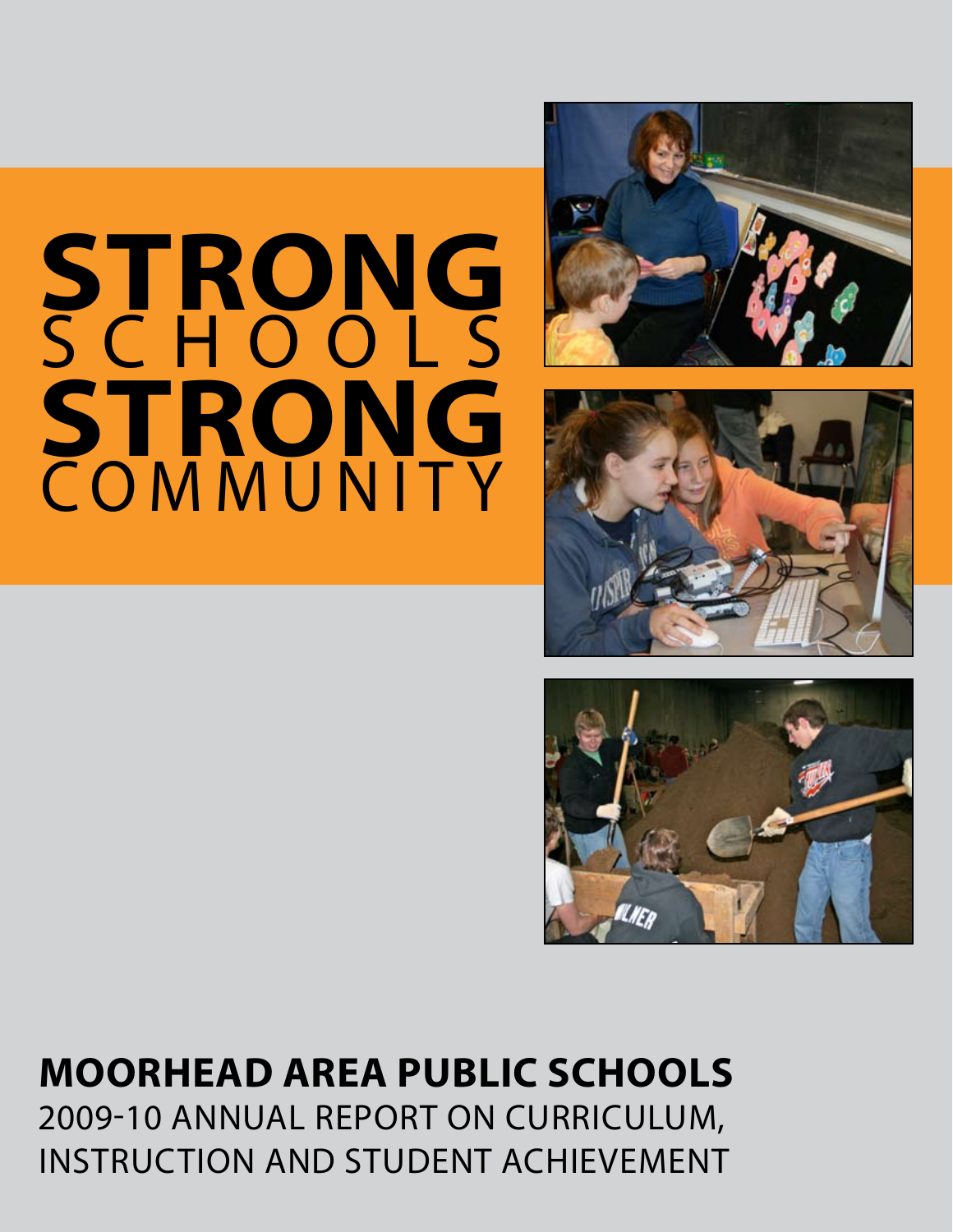### **Welcome to the 2009-10 Annual Report on Curriculum, Instruction and Student Achievement**

### **STrong Schools, Strong Community**

Moorhead Area Public Schools has a strong tradition of excellence. Our district has excellent programs, students, staff and teachers. Our students excel in academics, arts



and athletics. Continuous improvement efforts in the Moorhead Area Public Schools have developed a strong foundation for student learning.

Quality schools provide a strong foundation for our community. This year's district theme, "Strong Schools, Strong Community," emphasizes the connections Moorhead Area Public Schools has with the larger community.

 Our district is filled with creative, energetic and enthusiastic employees focused on students and learning. Our students have opportunities to learn, explore and experience. We are educating a new generation and preparing them to

This document can be made available in an alternate format such as large print, Braille or audio cassette. Call 284-3330 to make a request.

take on the challenges of our world.

These students are already actively supporting our community, sharing their time and talents through servicelearning projects, fundraising efforts, sandbagging, activities, jobs and more.

We still have hard work ahead. Our district continues efforts to ensure all students are proficient. This report contains results from the 2010 Minnesota Comprehensive Assessments-II. The state-required MCA-IIs are one of the multiple ways Moorhead Area Public Schools measures student progress and whether students are meeting their learning goals.

We will work together to close the achievement gap for students. We will continue to explore ways to provide educational opportunities for students.

We also must work together to ensure that we have adequate resources to provide the educational opportunities our community values. The economic challenges we face are ones that school districts in our state and nation are facing. Sustained and consistent funding is important if we are going to continue to be a strong school district and provide educational opportunities for our students. Community support will keep our schools strong and provide an excellent education for all students.

Our district's mission is to develop the maximum potential of all learners to thrive in a changing world. For our students to thrive, our schools need continued support.

For our community to thrive, we must attract and keep strong families. One of the best ways to do that is through a strong school system. Strong schools means a strong community.

Sincerely,

Gyrre Kovash

Dr. Lynne A. Kovash Superintendent

#### **Table of Contents**

If you do not read English and would like help in your own language, please call 284-3330. Si usted no lee en inglés y le gustaría que le ayudaran en su propio idioma, por favor llame al 284-3330.

Neu ban không biệt đọc tiếng Anh và muôn giup đổ trong ngôn ngữ cuả ban, xin gọi số 284-3330.

ئەتدر ئو بەئىنگىزدا نورانى بخينى، ئورىتىمىت .284-3330 هاركيا رقع بالماحو ، هيئية تدنينيا في نيهون بكمان

如果你不懂英语,并需要转语 540. 请打电话后 284-3330.

*ข้ะงาง ร*าน ราม รัฐ คิดล่ ใส .<br>กรุ้ไมนการนางเพล  $\frac{3}{2}$  as  $\int_{0}^{1}$  is  $\int_{0}^{1}$  as 284-3330.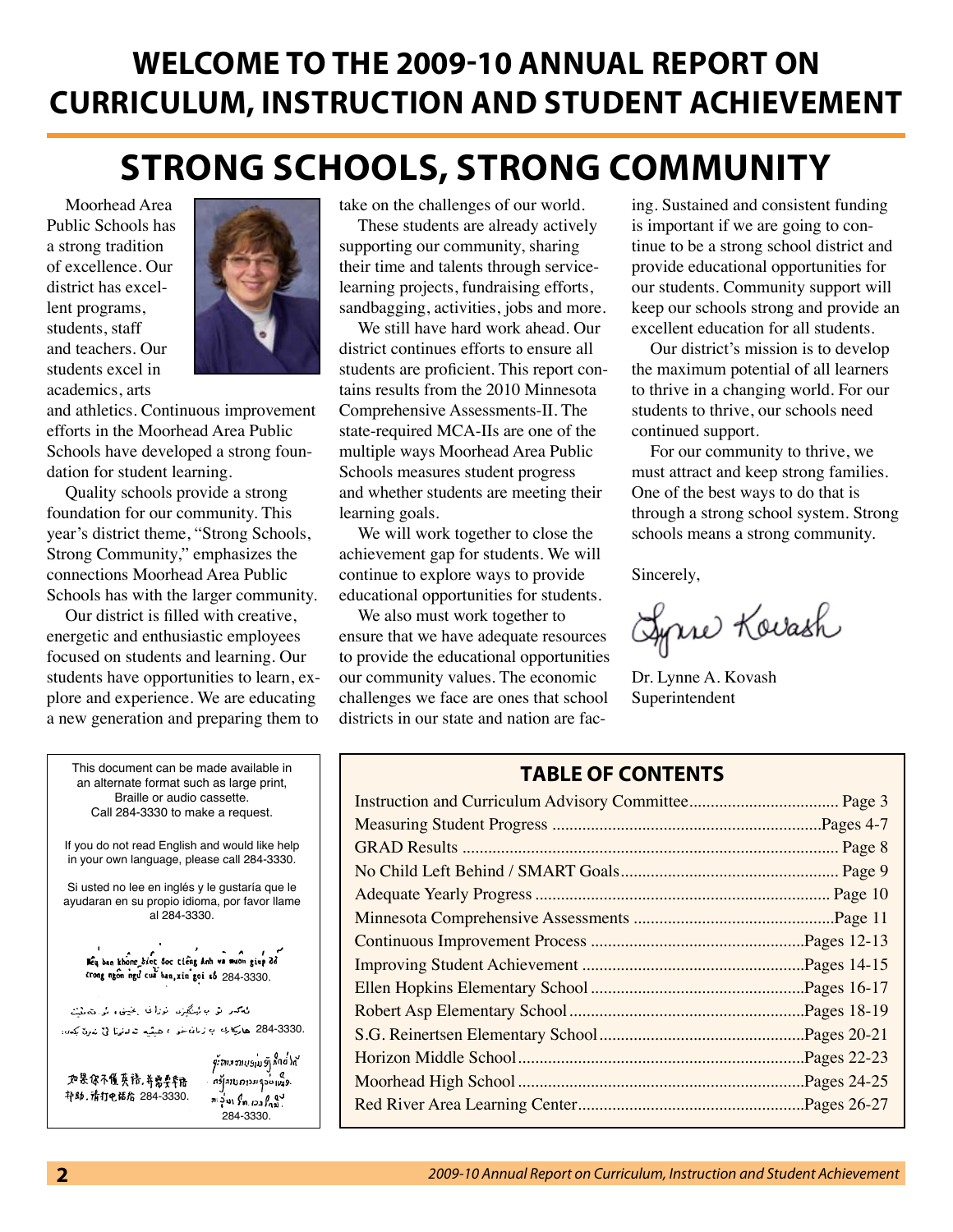### **Instruction and Curriculum Advisory Committee**

 The Instruction and Curriculum Advisory Committee provides a forum where parents, community members and school officials can work together to evaluate, review and plan the district's academic programming.

 The committee helps ensure that there is continuous improvement in what is taught in each and every subject area for students in grades K–12.

 Community members are either recommended by various groups including principals, parents, etc., or they can volunteer on their own. All terms are for two years. Members can be re-appointed.

 People interested in serving on the Instruction and Curriculum Advisory Committee should express interest to a building administrator or should call 284-3330 by Nov. 1.

#### *2009-10 Curriculum and Instruction Advisory Committee*

*(Year gives expiration date of term)*

| Juan Camarillo 2011                 | Kirsten Hoaby 2010     | Teresa Shume 2010      |
|-------------------------------------|------------------------|------------------------|
| Rep: Non-licensed Staff             | Rep: Senior Class      | Rep: Hopkins Parent    |
| Jamie Church 2011                   | Norma Holland 2011     | Terri Smith 2011       |
| Rep: Robert Asp Parent              | Rep: Red River ALC     | Rep: Horizon Parent    |
| Mary Cihlar 2011                    | Laurie Johnson 2010    | Faye Smiley-Aakre 2011 |
| Rep: Red River ALC                  | Rep: Robert Asp Parent | Rep: Minorities        |
| Cindy Fagerlie 2011                 | Lynne Kovash 2010      | Carolyn Strnad 2011    |
| Rep: School Board                   | Rep: Administration    | Rep: Special Education |
| Charlie Fisher 2011                 | Carol Ladwig 2011      | Bill Tomhave 2010      |
| Rep: Gifted/Talented Teacher        | Rep: Senior Citizens   | Rep: Higher Education  |
| Mary Flesberg 2010                  | Matt Naugle 2010       | Kristine Thompson 2010 |
| Rep: Secondary Teacher              | Rep: Principal         | Rep: School Board      |
| Pamela Gibb, Secretary 2010         | Donna Norquay 2010     | Kris Valan 2011        |
| <b>Rep: District Communications</b> | Rep: Minorities        | Rep: Higher Education  |
| Linda Granberg 2011                 | Louis Ochoa, Jr. 2011  | Trudy Wilmer 2010      |

*Rep: Moorhead High Parent*

Dana Haagenson 2011 *Rep: Hopkins Parent*

Russ Henegar 2011 *Rep: Principal*

Trudy Wilmer 2010 *Rep: Horizon Parent*

John Wirries, Chair 2010 *Rep: Reinertsen Parent*

### **Curriculum and Instruction Goals of Moorhead Area Public Schools**

*Rep: Moorhead Police Dept.*

Chizuko Shastri 2011 *Rep: Moorhead High Parent*

Seiko Shastri 2011 *Rep: Junior Class* 

These student performance goals establish broad curriculum expectations for Moorhead Area Public Schools that encompass the Minnesota Academic Standards and the federal No Child Left Behind Act.

*Goal 1:* All students will be required to demonstrate essential skills as determined by the School Board at each grade level

and in the Minnesota Academic Standards to participate in lifelong learning.

*Goal 2:* Each student will have the opportunity to acquire 21st century skills, knowledge and expertise to succeed in life and work in the 21st century.

*Visit the district website at www.moorhead.k12. mn.us for a copy of School Board Policy 601.*

#### **Areas reviewed by the Instruction and Curriculum Advisory Committee**

During the 2009-10 school year, the Instruction and Curriculum Advisory Committee addressed the following areas:

- Review curriculum and instruction implications of the district's strategic plan through school and committee updates.
- Review district test results and the district's testing program, including a review of progress toward goals.
- Review the implications of the No Child Left Behind requirements and the district's continuous improvement efforts, including Supplemental Educational Services.
- Review the staff development program and goals, with emphasis on staff development for the implementation of standards-based teaching and assessment.
- Monitor the implementation of the Minnesota Academic Standards.
- Continue to monitor compensatory education programs including Elementary and Secondary Education Act, English as a Second Language, Migrant Education, and Indian Education.
- Review the World Language Task Force report and recommendations.
- Review K+ implementation.
- Review STEM and Project Lead the Way implementation.
- Discuss community efforts for increasing graduation rates.
- Review community-based concerns related to instruction and curriculum.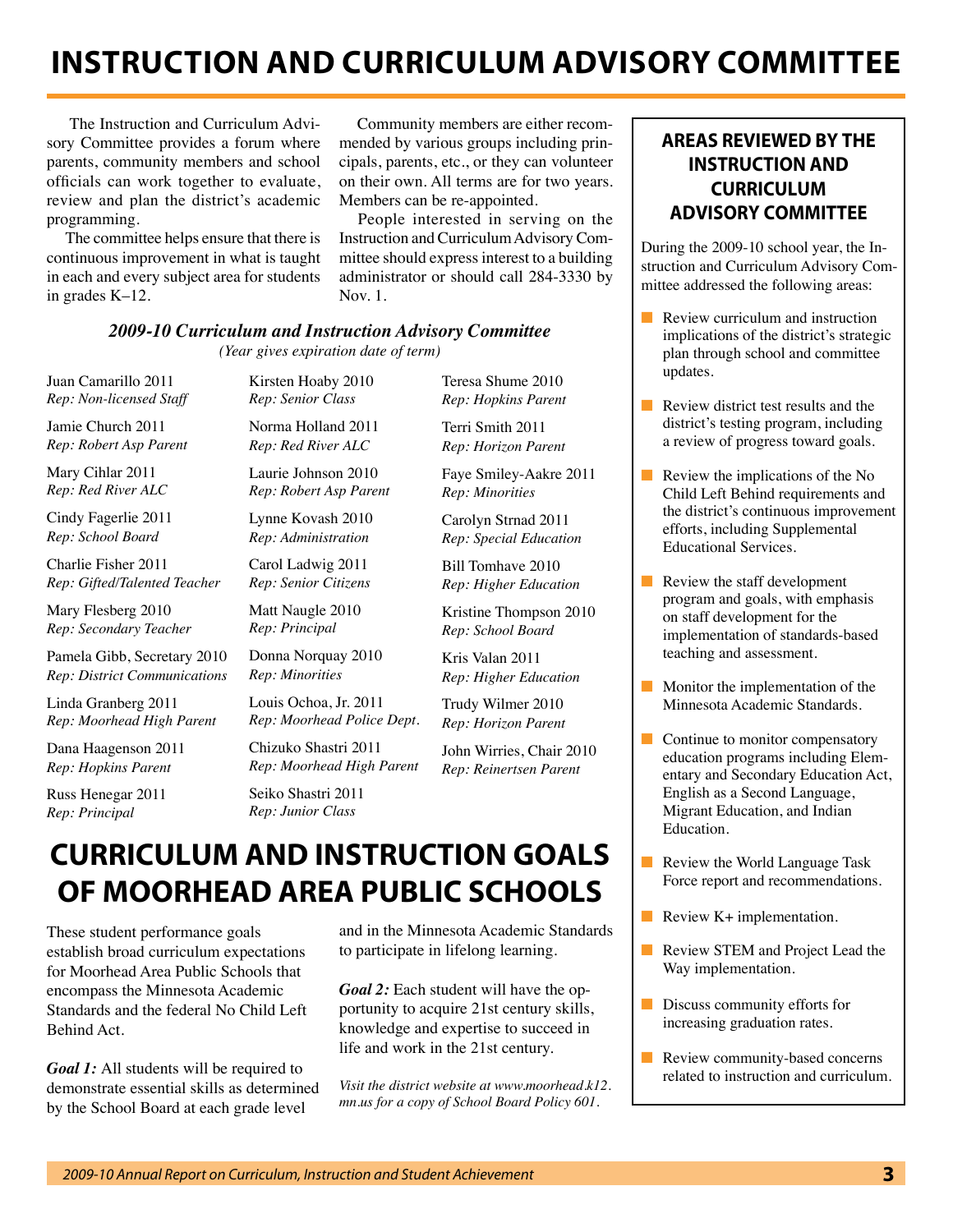## **Measuring Student Progress**

#### **Minnesota Academic Standards**

 Minnesota adopted academic standards in the areas of language arts, mathematics, the arts, social studies and science. These standards will be reviewed and revised on a cyclical basis both at the state and district levels.

 The standards provide a summary description of what students know or are able to do within a particular subject area and at a particular grade level.

 Grade-level benchmarks specify the academic knowledge and skills that schools must offer and students must achieve to satisfactorily complete a state standard.

 Moorhead has incorporated the standards for language arts, math, social studies and science. Other district developed standards have been incorporated into the K-12 curriculum. The new mathematics standards are being implemented. This includes algebra for all eighth-grade students by 2010-11.

#### **Measuring Achievement**

Moorhead Area Public Schools uses a variety of methods to measure student progress and determine whether our students are meeting their learning goals. Those methods include:

- NWEA Measures of Academic Progress (MAP)
- Minnesota Comprehensive Assessments (MCA-II)
- MCA-II / GRAD
- AIMSweb
- Various Literacy Assessments
- In-class Unit and Skills Assessments
- Common Assessments
- College Admissions Tests

#### **Among the Highlights**

#### *Measures of Academic Progress*

The MAP assessments are taken each fall and spring by students in grades 2-9 to measure students' academic progress in reading and mathematics skills.

#### *Minnesota Comprehensive Assessments-II*

The MCA-IIs measure academic knowledge in the skills of language arts and mathematics. Students in grades 3-8, 10 and 11 participate in the MCA-II tests in the areas of reading and mathematics. In 2009-10, students in grades 5 and 8 and high school biology students took the MCA-II in the area of science.

Results of these tests help the district make decisions about curriculum and assist in determining progress on standards. Refer to page 11 for more information.

#### *MCA-II / GRAD*

 The MCA-II/GRAD is a set of high school tests in reading, mathematics and writing that all students entering grade 8 in 2005-06 or later must pass to graduate from a public high school in Minnesota.

 These tests measure proficiency on the Minnesota Academic Standards and other essential skills. The GRAD (Graduation-Required Assessments for Diploma) component of the MCA-II replaced the Basic Skills Tests.

Refer to page 8 for more information.

### **Examples of Excellence**

- In 2010, Moorhead High School was ranked in the top 1,600 U.S. high schools by Newsweek based on Advanced Placement test participation.
- The Moorhead High School Economics Challenge Team placed first in the Adam Smith (Advanced Placement) division of the 2010 Minnesota State Economics Challenge.
- Moorhead High's 2009 fall musical, "Peter Pan," was recognized with four SpotLight Musical Theatre Awards by Hennepin Theatre Trust.
- Horizon Middle School's Destination ImagiNation team PieThagoreans placed second at the 2010 state tournament and tied for 15th at the Global Finals.
- Dan Bacon, director of property services and transportation, was named 2009-10 Transportation Administrator of the Year by the Minnesota Association for Pupil Transportation.
- In 2009-10, Moorhead students were selected for All-State Orchestra, MBDA Honor Band, Anacrusis All-State Honor Choir and MNSOTA Middle Level Honors Orchestra.
- The Moorhead High School boys cross country team placed first in the 2009 Section 8AA Championship and seventh at the state meet.
- Horizon Math Masters teams placed first, second and third in the 2010 regional tournament.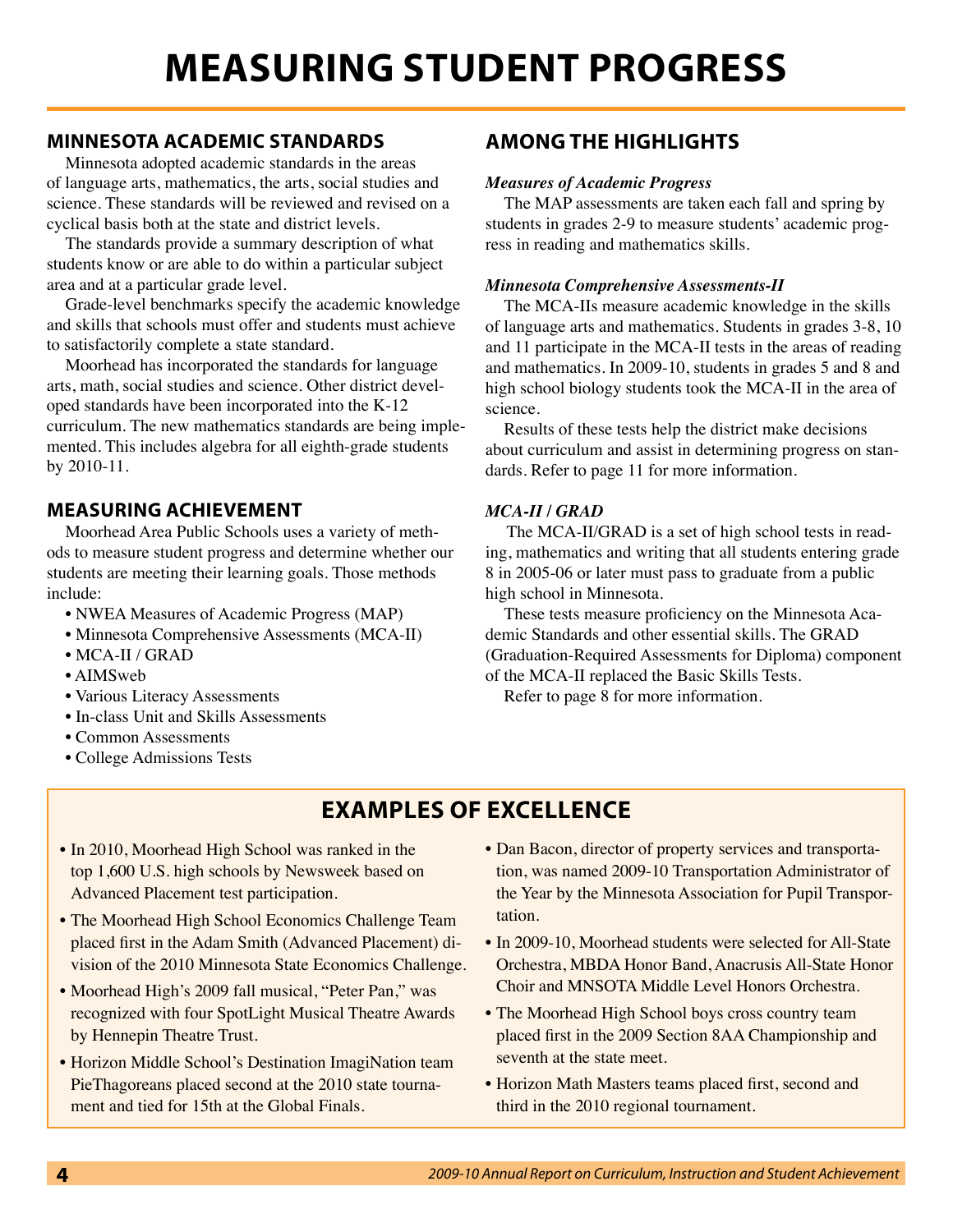### **Grades K-5: District-Wide Testing for 2010-11**

| <b>Tests</b>                                                                  | <b>Grades Tested</b>                                                  | <b>Dates</b>                                                                                                                          | <b>Objectives/Uses</b>                                                                                                                                                                                                                                                       |  |  |
|-------------------------------------------------------------------------------|-----------------------------------------------------------------------|---------------------------------------------------------------------------------------------------------------------------------------|------------------------------------------------------------------------------------------------------------------------------------------------------------------------------------------------------------------------------------------------------------------------------|--|--|
| Minnesota Comprehensive<br>Assessments-II (MCA-IIs) in:<br>Math<br>Reading    | $3 - 5$<br>$3 - 5$                                                    | March 28-May 20, 2011<br>April 12 & 14, 2011                                                                                          | To provide information about in-<br>struction of the Minnesota Academic<br>Standards and help schools and teachers<br>determine program improvements and                                                                                                                     |  |  |
| Science                                                                       | 5                                                                     | March 28-May 20, 2011                                                                                                                 | individual student progress                                                                                                                                                                                                                                                  |  |  |
| <b>NWEA</b> Measures of Academic<br>Progress (MAP)                            | $2 - 5$                                                               | Fall and spring, all students<br>Sept. 29-Oct. 19, 2010<br>May 2-27, 2011<br>Winter, selected students<br>Jan. 3-14 & 24-Feb. 4, 2011 | To provide a measure of a student's<br>academic progress in reading and math-<br>ematics skills and assist with building,<br>classroom and student goal setting                                                                                                              |  |  |
| Test of Emerging Academic<br>English (TEAE)                                   | English language learners<br>in $K-5$                                 | March 7-15, 2011<br>March 21-25, 2011                                                                                                 | To demonstrate growth in reading/writ-<br>ing and to assess progress in acquir-<br>ing the academic English language<br>in grades K-5. ELLs take TEAE and<br>reading MCA-II in grades 3-5. For K-2,<br>reading and writing is assessed with a<br>teacher observation rating. |  |  |
| Mathematics Test for English<br>Language Learners (MTELL)                     | English language learners<br>in $3-5$                                 | Same as math MCA-IIs<br>above                                                                                                         | Optional test to replace math<br>MCA-IIs for ELLs                                                                                                                                                                                                                            |  |  |
| Minnesota Student Oral<br>Language Observation Matrix<br>(MN SOLOM)           | English language learners<br>in $K-5$                                 | March 7-15, 2011<br>March 21-25, 2011                                                                                                 | To demonstrate growth in listening and<br>speaking skills using a teacher observa-<br>tion matrix                                                                                                                                                                            |  |  |
| Minnesota Test of Academic<br>Skills (MTAS)                                   | Specific special education<br>students in 3-5<br>as identified in IEP | March 28-April 29, 2011<br>(reading and math)<br>March 28-May 20, 2011<br>(science)                                                   | To provide a measure of progress in<br>reading, mathematics and science skills<br>for specific special education students<br>using alternative assessments instead of<br>MCA-II                                                                                              |  |  |
| AIMSweb Indicators of Early<br>Literacy/Oral Reading Fluency<br><b>Skills</b> | $K-5$                                                                 | Sept. 8-24, 2010<br>Jan. 10-28, 2011<br>May 2-20, 2011                                                                                | To determine a student's level of profi-<br>ciency with early literacy and reading<br>skills                                                                                                                                                                                 |  |  |
| Various Literacy Assessments                                                  | K-5 selected students                                                 | Throughout the school year                                                                                                            | To determine a student's reading level<br>and skills                                                                                                                                                                                                                         |  |  |
| <b>Common Math Assessment</b>                                                 | $K-1$                                                                 | Mid year and end year<br>progress reports                                                                                             | To determine a student's level of profi-<br>ciency with early numeracy and math<br>skills                                                                                                                                                                                    |  |  |
| National Assessment of Edu-<br>cational Progress (NAEP)                       | $\overline{4}$                                                        | Odd-numbered years as<br>determined by Minnesota<br>Department of Education                                                           | Districts selected for participation in<br>math or reading NAEP tests must do so<br>to receive state and district Title I funds                                                                                                                                              |  |  |
| Special Education test<br>as applicable<br>Entrance tests for students        | Specific students<br>in all grades                                    | As needed                                                                                                                             | To assess student needs for referral and<br>special help; to assist with classroom<br>placements and course adjustments                                                                                                                                                      |  |  |
| new to the district                                                           | Specific students<br>in all grades                                    |                                                                                                                                       |                                                                                                                                                                                                                                                                              |  |  |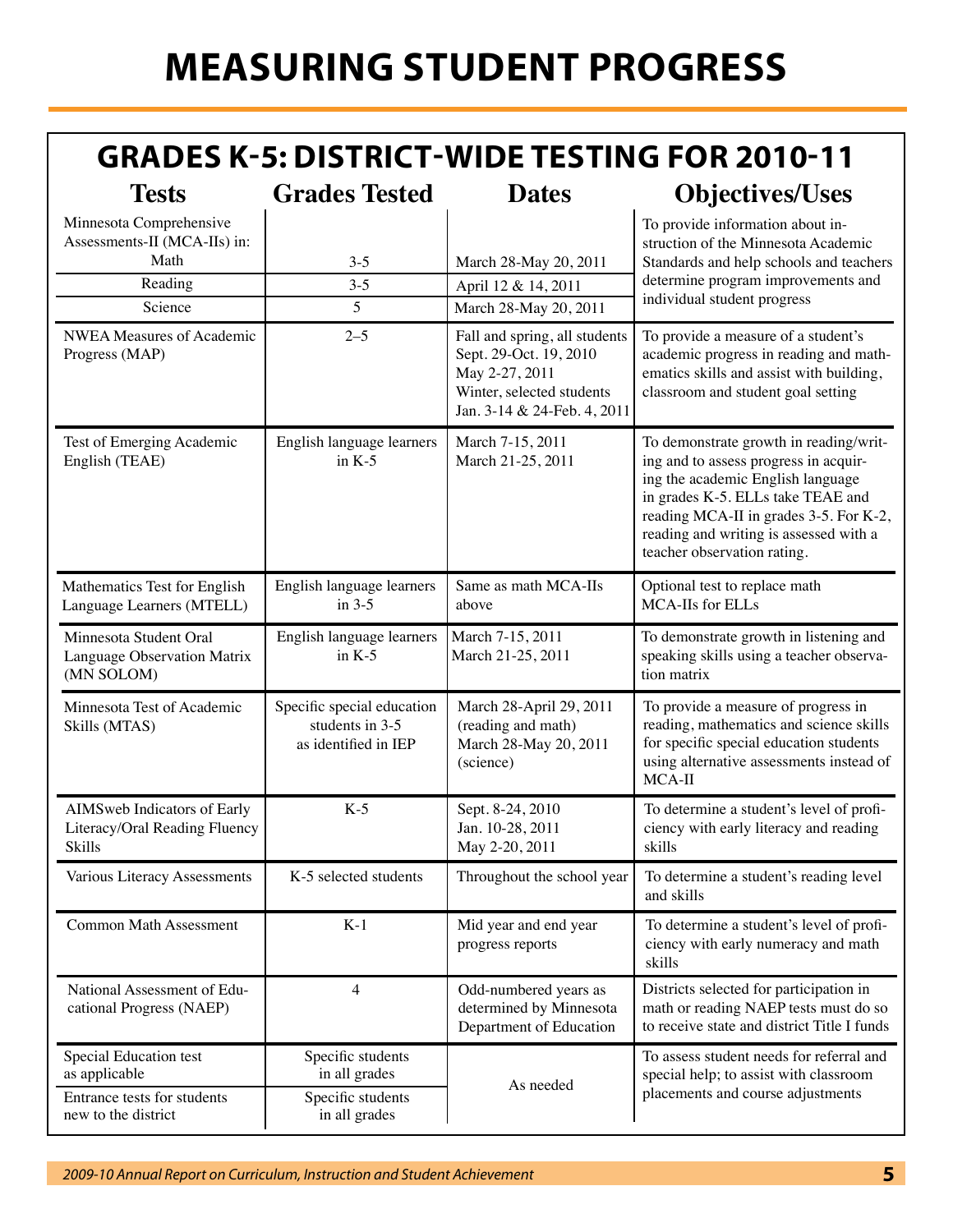### **Grades 6-8: District-Wide Testing for 2010-11**

| <b>Tests</b>                                                               | <b>Grades Tested</b>                                                  | <b>Dates</b>                                                                                                                          | <b>Objectives/Uses</b>                                                                                                                                                                                           |
|----------------------------------------------------------------------------|-----------------------------------------------------------------------|---------------------------------------------------------------------------------------------------------------------------------------|------------------------------------------------------------------------------------------------------------------------------------------------------------------------------------------------------------------|
| Minnesota Comprehensive<br>Assessments-II (MCA-IIs) in:<br>Math<br>Reading | $6 - 8$<br>$6 - 8$                                                    | March 28-May 20, 2011<br>April 12 & 14, 2011                                                                                          | To provide information about instruc-<br>tion of the Minnesota Academic Stan-<br>dards and help schools and teachers<br>determine program improvements and                                                       |
| Science                                                                    | 8                                                                     | March 28-May 20, 2011                                                                                                                 | individual student progress                                                                                                                                                                                      |
| <b>NWEA Measures of Academic</b><br>Progress (MAP)                         | $6 - 8$                                                               | Fall and spring, all students<br>Sept. 29-Oct. 19, 2010<br>May 2-27, 2011<br>Winter, selected students<br>Jan. 3-14 & 24-Feb. 4, 2011 | To provide a measure of a student's<br>academic progress in reading and math-<br>ematics skills and assist with building,<br>classroom and student goal setting                                                  |
| Test of Emerging Academic<br>English (TEAE)                                | English language learners<br>in $6-8$                                 | March 7-15, 2011<br>March 21-25, 2011                                                                                                 | To demonstrate growth in reading/writ-<br>ing and to assess progress in acquir-<br>ing the academic English language in<br>grades 6-8. ELLs take TEAE and read-<br>ing MCA-II in grades 6-8.                     |
| Mathematics Test for English<br>Language Learners (MTELL)                  | English language learners<br>in $6-8$                                 | Same as math MCA-IIs<br>above                                                                                                         | Optional test to replace math<br>MCA-IIs for ELLs                                                                                                                                                                |
| Minnesota Student Oral<br>Language Observation Matrix<br>(MN SOLOM)        | English language learners<br>in $6-8$                                 | March 7-15, 2011<br>March 21-25, 2011                                                                                                 | To demonstrate growth in listening and<br>speaking skills using a teacher observa-<br>tion matrix                                                                                                                |
| Minnesota Test of Academic<br>Skills (MTAS)                                | Specific special education<br>students in 6-8<br>as identified in IEP | March 28-April 29, 2011<br>(reading and math)<br>March 28-May 20, 2011<br>(science)                                                   | To provide a measure of progress in<br>reading, mathematics and science skills<br>for specific special education students<br>using alternative assessments instead of<br>MCA-II                                  |
| AIMSweb Reading Compre-<br>hension (MAZE-CBM)                              | 6                                                                     | Sept. 8-24, 2010<br>Jan. 10-28, 2011<br>May 2-20, 2011                                                                                | To determine a student's level of pro-<br>ficiency with reading comprehension<br>skills                                                                                                                          |
| <b>EXPLORE</b>                                                             | 8                                                                     | Oct. 7-8, 2010                                                                                                                        | To provide information and assist in<br>counseling individual college-bound<br>students: norm-referenced achievement<br>tests in reading/language arts, math, sci-<br>ence, and social studies; career inventory |
| <b>Common Math Assessment</b>                                              | $6 - 8$                                                               | Throughout year as deter-<br>mined by PLCs, grade level<br>and middle school teams                                                    | To determine a student's level of profi-<br>ciency with math skills                                                                                                                                              |
| National Assessment of<br><b>Educational Progress (NAEP)</b>               | 8                                                                     | Even-numbered years as<br>determined by Minnesota<br>Department of Education                                                          | Districts selected for participation in<br>math or reading NAEP tests must do so<br>to receive state and district Title I funds                                                                                  |
| Special Education test<br>as applicable                                    | Specific students<br>in all grades                                    | As needed                                                                                                                             | To assess student needs for referral and<br>special help; to assist with classroom                                                                                                                               |
| Entrance tests for students<br>new to the district                         | Specific students<br>in all grades                                    |                                                                                                                                       | placements and course adjustments                                                                                                                                                                                |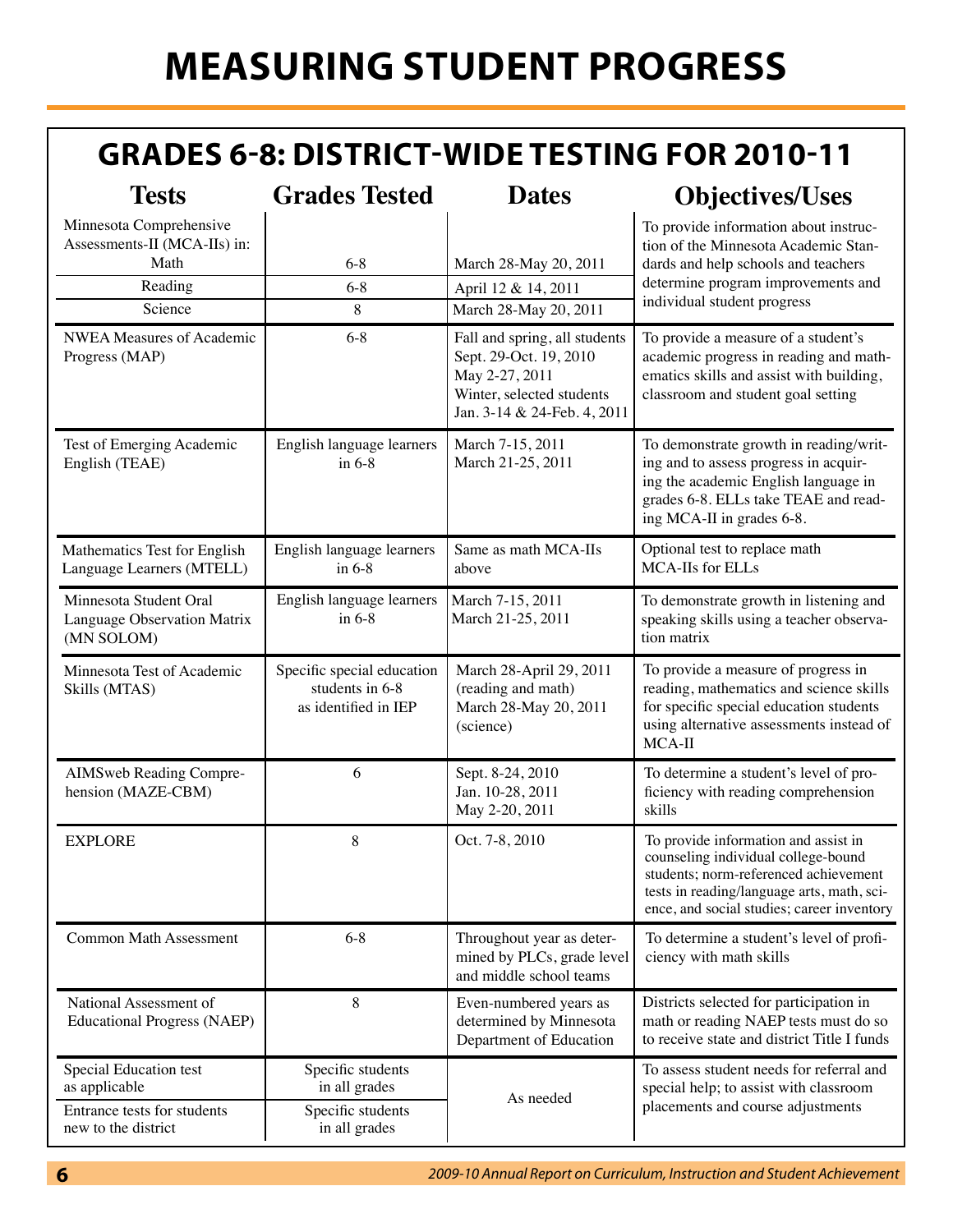## **Measuring Student Progress**

### **Grades 9-12: District-Wide Testing for 2010-11**

| <b>Tests</b>                                                                                                          | <b>Grades Tested</b>                            | <b>Dates</b>                                                                                                                                       | <b>Objectives/Uses</b>                                                                                                                                                                                                                                                                                   |  |  |
|-----------------------------------------------------------------------------------------------------------------------|-------------------------------------------------|----------------------------------------------------------------------------------------------------------------------------------------------------|----------------------------------------------------------------------------------------------------------------------------------------------------------------------------------------------------------------------------------------------------------------------------------------------------------|--|--|
| Minnesota Comprehensive<br>Assessments-II (MCA-IIs) in:<br>Reading<br>Mathematics<br>Science                          | 10<br>11<br><b>Biology</b> students             | April 12 & 13, 2011<br>April 12 & 13, 2011<br>March 28-May 20, 2011                                                                                | To provide information about instruc-<br>tion of the Minnesota Academic Stan-<br>dards and help schools and teachers<br>determine program improvements and<br>individual student progress; reading<br>and math MCA-II/GRAD required for<br>graduation in Minnesota for students<br>in grade 12 and below |  |  |
| <b>GRAD</b> Test of Written                                                                                           | 10-12 who have not passed                       | Nov. 2, 2010, April 19, 2011                                                                                                                       | To ensure minimum competency in                                                                                                                                                                                                                                                                          |  |  |
| Composition                                                                                                           | 9                                               | April 12, 2011                                                                                                                                     | writing; required for graduation                                                                                                                                                                                                                                                                         |  |  |
| <b>NWEA Measures of Academic</b><br>Progress (MAP)                                                                    | 9                                               | Fall, new students<br>Sept. 29-Oct. 19, 2010<br>Winter, selected students<br>Jan. 3-14 & 24-Feb. 4, 2011<br>Spring, all students<br>May 2-27, 2011 | To provide a measure of a student's<br>academic progress in reading and<br>mathematics skills and assist with<br>building, classroom and student<br>goal setting                                                                                                                                         |  |  |
| Test of Emerging Academic<br>English (TEAE)                                                                           | English language learners<br>$9 - 12$           | March 7-15, 2011<br>March 21-25, 2011                                                                                                              | To demonstrate growth in reading/writ-<br>ing and to assess progress in acquir-<br>ing the academic English language<br>in grades 9-12. ELLs take TEAE and<br>reading MCA-II in grade 10.                                                                                                                |  |  |
| Mathematics Test for English<br>Language Learners (MTELL)                                                             | English language learners<br>in 11              | Same as mathematics<br>MCA-IIs above                                                                                                               | Optional test to replace math<br>MCA-IIs for ELLs                                                                                                                                                                                                                                                        |  |  |
| Minnesota Student Oral<br>Language Observation Matrix<br>(MN SOLOM)                                                   | English language learners<br>$9 - 12$           | March 7-15, 2011<br>March 21-25, 2011                                                                                                              | To demonstrate growth in listening<br>and speaking skills using a teacher<br>observation matrix                                                                                                                                                                                                          |  |  |
| Specific special education<br>Minnesota Test of Academic<br>students in 9-12<br>Skills (MTAS)<br>as identified in IEP |                                                 | March 28-April 29, 2011<br>(reading and math)<br>March 28-May 20, 2011<br>(science)                                                                | To provide a measure of progress in<br>reading, mathematics and science<br>skills for specific special education<br>students using alternative assessments<br>instead of MCA-II                                                                                                                          |  |  |
| Special Education test<br>as applicable                                                                               | Specific students<br>in all grades              | As needed                                                                                                                                          | To assess student needs for referral<br>and special help; to assist with class-                                                                                                                                                                                                                          |  |  |
| Entrance tests for students<br>new to the district                                                                    | Specific students<br>in all grades              |                                                                                                                                                    | room placements and course adjust-<br>ments                                                                                                                                                                                                                                                              |  |  |
| PLAN (pre ACT)                                                                                                        | 10                                              | Oct. 28, 2010                                                                                                                                      | To provide information and assist in                                                                                                                                                                                                                                                                     |  |  |
| PSAT (pre SAT)                                                                                                        | 11 (optional)                                   | Oct. 13, 2010                                                                                                                                      | counseling individual college-bound<br>students; all are norm-referenced                                                                                                                                                                                                                                 |  |  |
| <b>ACT</b>                                                                                                            | $11-12$ (optional but recommended)              | Various Saturdays and loca-                                                                                                                        | achievement tests; PSAT is the                                                                                                                                                                                                                                                                           |  |  |
| SAT / SAT II                                                                                                          | tions throughout the year<br>$11-12$ (optional) |                                                                                                                                                    | National Merit qualifying test                                                                                                                                                                                                                                                                           |  |  |

*Continued on page 8*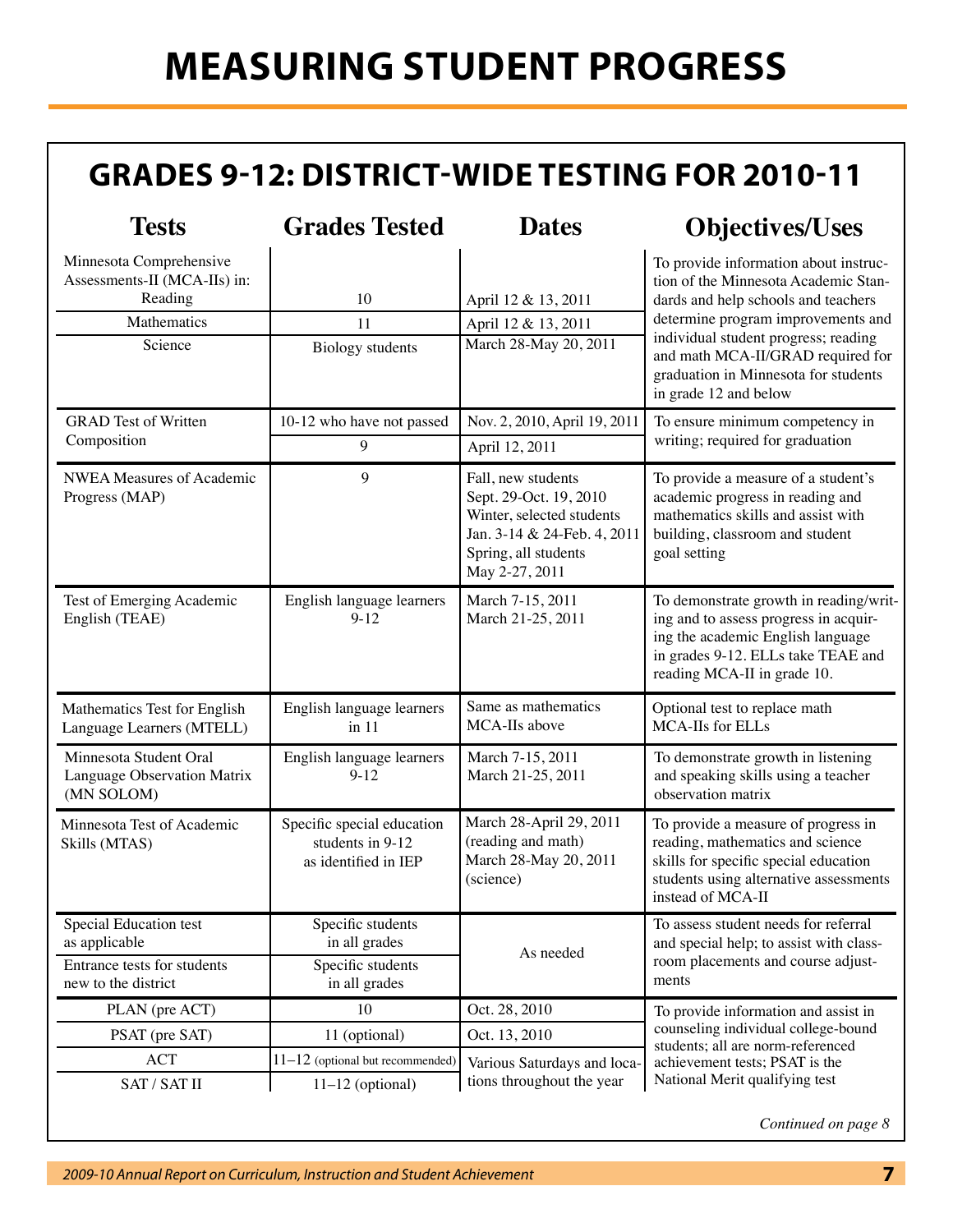### **Moorhead students on track for meeting Minnesota's graduation requirements**

The GRAD (Graduation-Required Assessments for Diploma) component of the MCA is a set of high school tests in reading, mathematics and writing that all students entering grade 8 in 2005-06 or later must pass to graduate from a public high school in Minnesota. These tests measure proficiency on the Minnesota Academic Standards and other essential skills.

Students in grade 9 take the GRAD writing test. Students take the reading MCA/GRAD in grade 10 and the mathematics MCA/GRAD in grade 11, and in the process they are also taking the GRAD component.

 Students who are not proficient on these tests or who don't pass the GRAD component will have several opportunities to retake the GRAD component. Remediation plans are developed according to individual student needs. Special testing accommodations may be made for students with special learning plans (i.e. IEP, 504, LEP). Some students may also be permanently or temporarily exempted.

Moorhead Area Public Schools' testing and graduation policies are available on the district's website at www.moorhead.k12.mn.us.

*Continued from page 7*

| <b>2010 GRAD (GRADUATION-REQUIRED</b><br><b>ASSESSMENTS FOR DIPLOMA) RESULTS</b> |                                 |       |        |  |  |  |  |  |
|----------------------------------------------------------------------------------|---------------------------------|-------|--------|--|--|--|--|--|
|                                                                                  | <b>DISTRICT</b><br><b>STATE</b> |       |        |  |  |  |  |  |
| <b>GRADE 9</b>                                                                   | <b>NUMBER PASSING</b>           | 376   | 56,690 |  |  |  |  |  |
| <b>WRITING</b>                                                                   | <b>PERCENT PASSING</b>          | 91.5% | 90.6%  |  |  |  |  |  |
|                                                                                  | NUMBER NOT PASSING              | 35    | 5,889  |  |  |  |  |  |
|                                                                                  | PERCENT NOT PASSING             | 8.5%  | 9.4%   |  |  |  |  |  |
| <b>GRADE 10</b>                                                                  | <b>NUMBER PASSING</b>           | 303   | 49,330 |  |  |  |  |  |
| <b>READING</b>                                                                   | <b>PERCENT PASSING</b>          | 83.9% | 78.1%  |  |  |  |  |  |
|                                                                                  | <b>NUMBER NOT PASSING</b>       | 58    | 13,869 |  |  |  |  |  |
|                                                                                  | <b>PERCENT NOT PASSING</b>      | 16.1% | 21.9%  |  |  |  |  |  |
| <b>GRADE 11</b>                                                                  | <b>NUMBER PASSING</b>           | 216   | 35,883 |  |  |  |  |  |
| <b>MATHEMATICS</b>                                                               | <b>PERCENT PASSING</b>          | 58.4% | 57.8%  |  |  |  |  |  |
|                                                                                  | <b>NUMBER NOT PASSING</b>       | 154   | 26,160 |  |  |  |  |  |
|                                                                                  | PERCENT NOT PASSING             | 41.6% | 42.2%  |  |  |  |  |  |

### **Grades 9-12: District-Wide Testing for 2010-11**

| <b>Tests</b>                                          | <b>Grades Tested</b> | <b>Dates</b>                                            | <b>Objectives/Uses</b>                                                                             |
|-------------------------------------------------------|----------------------|---------------------------------------------------------|----------------------------------------------------------------------------------------------------|
| Armed Services Vocational<br>Aptitude Battery (ASVAB) | $11-12$ (optional)   | Nov. 18, 2010                                           | To determine students' vocational<br>aptitude and interests                                        |
| Common Math Assessment                                | $9-12$               | Throughout year as set by<br>PLCs and grade level teams | To determine a student's level of profi-<br>ciency with math skills                                |
| <b>Advanced Placement Exams</b>                       | 10, 11, 12           | May 2-6, 2011<br>May 8-13, 2011                         | To determine college credit related to<br>student scores for students enrolled in<br>AP coursework |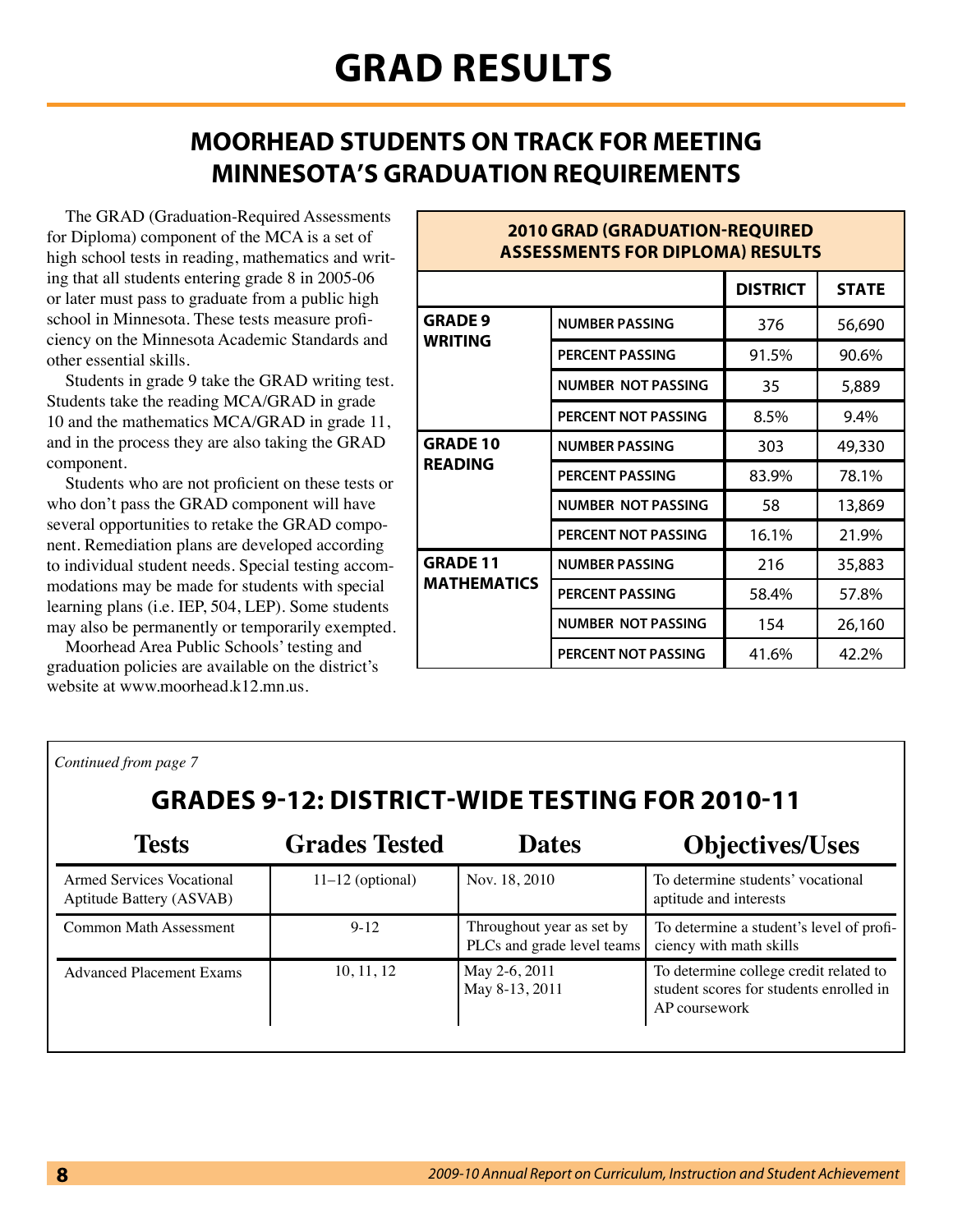### **District focuses on continuous improvement**

At the center of the No Child Left Behind Act, the federal education law, are several measures focusing on student achievement and accountability. The federal law requires states to develop academic standards and test students' progress toward achieving the standards.

 Adequate Yearly Progress (AYP) is the level of improvement that school districts and schools must achieve each year as determined under the No Child Left Behind Act (NCLB). School districts have until 2013-14 to achieve 100 percent proficiency for all students in all subgroups.

In Minnesota, three areas determine whether a school district or school has made Adequate Yearly Progress. Those areas include participation and proficiency for eight specific subgroups of students and attendance or graduation rate for all students. Subgroups include students with limited English proficiency (LEP), students with special education needs, students receiving free or reduced lunch, and students who are White, Black, Asian/Pacific Islander, American Indian, and Hispanic.

 Results of the Minnesota Comprehensive Assessments-II are used to determine whether a school meets the participation and proficiency requirements.

No Child Left Behind requires that students are tested in grades 3-8 and in high school. Minnesota uses the Minnesota Comprehensive Assessments-II to meet this requirement.

Additionally, NCLB requires annual tests for science once in grades 3-5, once in grades 6-8 and once in grades 9-12.

The No Child Left Behind Act is in the reauthorization process at the federal legislative level.

### **What are SMART Goals?**

SMART goals will enable staff, community members, parents, the School Board and administration to plan, execute, measure and adjust our work to improve student achievement.

SMART goals help educators focus on improving student learning. A SMART goal clarifies exactly what students should learn, the standard of learning expected, and the measures used to determine if students have achieved that standard.

Specific & strategic, measurable, attainable, results-based, time-bound

#### **SMART Goal Indicators Measure Targets**

Standards & objectives (weak areas for students)

Tools we'll use to determine where students are now and whether they are improving

The attainable performance level we would like to see

#### **SMART Goals are**

#### *Strategic and Specific*

 • linked to the district improvement plan and focused on specific student learning needs

#### *Measurable*

 • resulting in real measurable student achievement results

#### *Attainable*

 • manageable and feasible with the resources at hand

#### *Results-Based*

 • aimed at well-defined outcomes that can be measured or observed

#### *Time-Bound*

 • have a clearly defined time frame for accomplishment

*(from Conzemius & O'Neill, 2002)*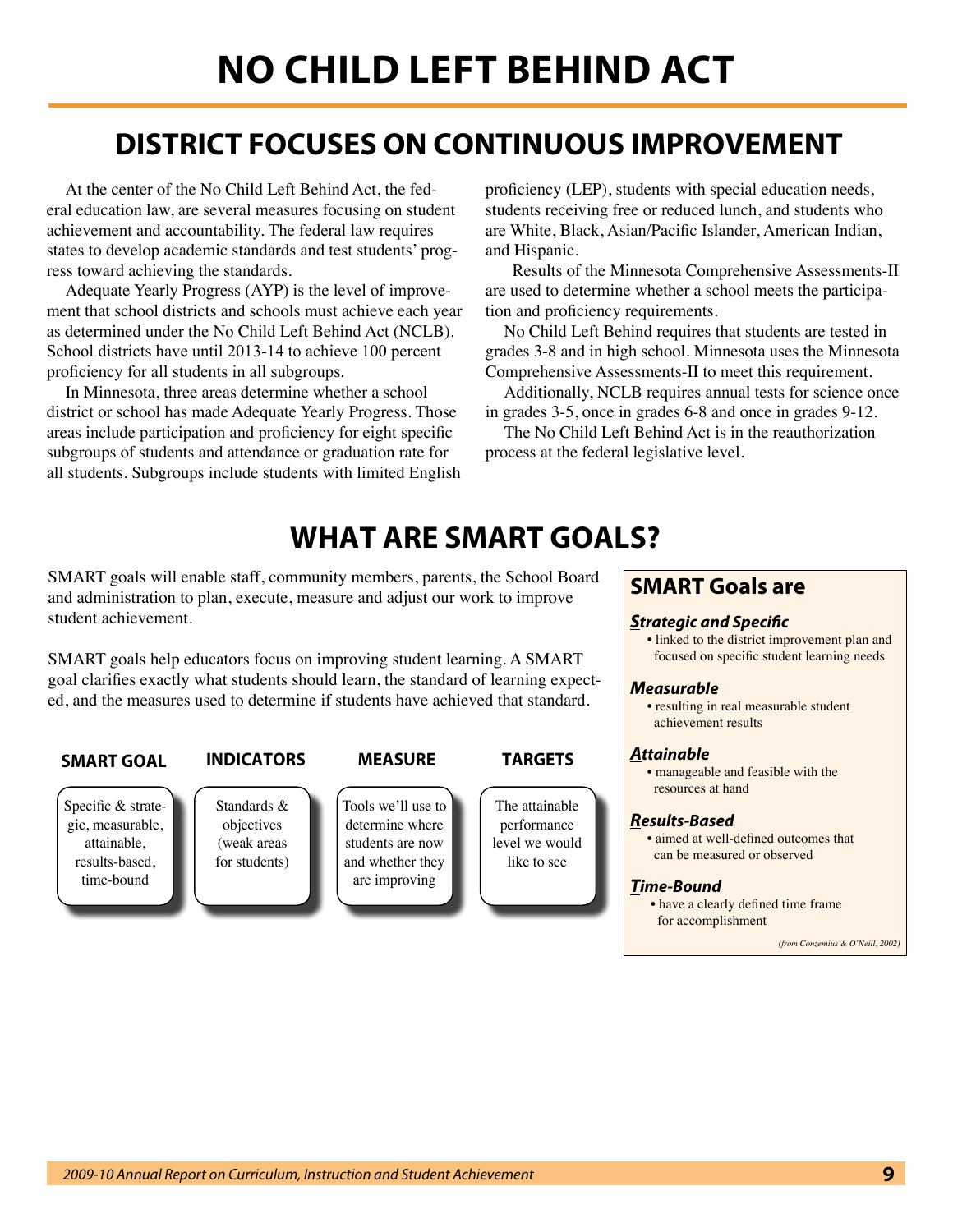#### **Schools meet majority of AYP Requirements**

Moorhead Area Public Schools made Adequate Yearly Progress in 2006 and 2007, but did not make AYP based on 2008, 2009 and 2010 MCA-II results. The school district has 36 eligible groups and met 77.8 percent of the requirements for AYP under No Child Left Behind as outlined below.

Five schools did not make AYP because of performance by students in specific subgroups as outlined below. Ellen Hopkins Elementary made AYP. Moorhead High School, Horizon Middle School and Robert Asp Elementary are in the fifth year of not making AYP.

Schools met the requirements for Adequate Yearly Progress under No Child Left Behind as follows:

- Ellen Hopkins Elementary has 23 eligible groups and met 100 percent of the requirements for AYP.
- Robert Asp Elementary has 23 eligible groups and met 78.3 percent of the requirements for AYP.
- S.G. Reinertsen Elementary has 23 eligible groups and met 95.7 percent of the requirements for AYP.
- • Horizon Middle School has 31 eligible groups and met 64.5 percent of the requirements for AYP.
- • Moorhead High School has 18 eligible groups and met

88.9 percent of the requirements for AYP.

• Red River Area Learning Center has four eligible groups and met 75 percent of the requirements for AYP.

Moorhead Area Public Schools will continue to work with the continuous improvement plan to focus on increasing achievement for all students.



#### **AYP Requirements Met by Schools**

| <b>ADEQUATE YEARLY PROGRESS</b>                                                                                                                                                                                                                                           |                |                 |                          |                          |                   |                          |                          |                                                        |                          |                           |            |            |
|---------------------------------------------------------------------------------------------------------------------------------------------------------------------------------------------------------------------------------------------------------------------------|----------------|-----------------|--------------------------|--------------------------|-------------------|--------------------------|--------------------------|--------------------------------------------------------|--------------------------|---------------------------|------------|------------|
| "Yes" means made AYP in that area.                                                                                                                                                                                                                                        |                |                 |                          |                          |                   |                          |                          | <b>PARTICIPATION / PROFICIENCY BY STUDENT SUBGROUP</b> |                          |                           |            |            |
| "No" means did not make AYP in<br>that area. A "-" means the subgroup<br>was too small to count toward AYP.<br>Subgroup size for participation is 40<br>or more students; subgroup size for<br>proficiency is 20 or more students.<br>"N/A" means not applicable for AYP. |                | $\overline{AB}$ | American<br>Indian       | Asian                    | Hispanic          | Black                    | White                    | Proficient<br>imited<br>English                        | Education<br>Special     | Reduced<br>Lunch<br>Free. | Attendance | Graduation |
| <b>Moorhead</b>                                                                                                                                                                                                                                                           | <b>Reading</b> | Yes / Yes       | Yes / Yes                | $-$ / Yes                | Yes / No          | Yes / No                 | Yes / Yes                | Yes / No                                               | Yes / No                 | Yes / No                  | Yes        | Yes        |
| <b>School District</b>                                                                                                                                                                                                                                                    | <b>Math</b>    | Yes / No        | Yes / No                 | $-$ / Yes                | Yes / Yes         | Yes / Yes                | Yes / Yes                | Yes / Yes                                              | Yes / No                 | Yes / Yes                 |            |            |
| <b>Ellen Hopkins</b><br><b>Elementary</b>                                                                                                                                                                                                                                 | <b>Reading</b> | Yes / Yes       | $\overline{\phantom{0}}$ | $\qquad \qquad -$        | $-$ / Yes         | $-$ / Yes                | Yes / Yes                | $-$ / Yes                                              | Yes / Yes                | Yes / Yes                 | Yes        | N/A        |
|                                                                                                                                                                                                                                                                           | <b>Math</b>    | Yes / Yes       | $\overline{\phantom{0}}$ |                          | $-$ / Yes         | $-$ / Yes                | Yes / Yes                | $-$ / Yes                                              | Yes / Yes                | Yes / Yes                 |            |            |
| <b>Robert Asp</b>                                                                                                                                                                                                                                                         | <b>Reading</b> | Yes / No        | $\overline{\phantom{0}}$ | $\qquad \qquad -$        | Yes / Yes         | -                        | Yes / Yes                | $-$ / Yes                                              | Yes / No                 | Yes / No                  | Yes        | N/A        |
| <b>Elementary</b>                                                                                                                                                                                                                                                         | <b>Math</b>    | Yes / Yes       | $\qquad \qquad -$        | $\qquad \qquad$          | Yes / Yes         | $\overline{\phantom{m}}$ | Yes / Yes                | $-$ / Yes                                              | Yes / No                 | Yes / No                  |            |            |
| <b>S.G. Reinertsen</b>                                                                                                                                                                                                                                                    | <b>Reading</b> | Yes / Yes       | $\qquad \qquad -$        | $\qquad \qquad$          | $-$ / Yes         | $-$ / Yes                | Yes / Yes                | $-$ / Yes                                              | Yes / No                 | Yes / Yes                 | Yes        | N/A        |
| <b>Elementary</b>                                                                                                                                                                                                                                                         | <b>Math</b>    | Yes / Yes       | $\qquad \qquad -$        | $\qquad \qquad -$        | $-$ / Yes         | $-$ / Yes                | Yes / Yes                | $-$ / Yes                                              | Yes / Yes                | Yes / Yes                 |            |            |
| <b>Horizon Middle</b>                                                                                                                                                                                                                                                     | <b>Reading</b> | Yes / Yes       | $-$ /No                  | $\qquad \qquad -$        | Yes / Yes         | Yes / No                 | Yes / Yes                | Yes / No                                               | Yes / No                 | Yes / No                  | Yes        | N/A        |
| <b>School</b>                                                                                                                                                                                                                                                             | <b>Math</b>    | Yes / Yes       | $-/$ No                  | $\overline{\phantom{m}}$ | Yes / No          | Yes / No                 | Yes / Yes                | Yes / No                                               | Yes / No                 | Yes / No                  |            |            |
| <b>Moorhead High</b><br><b>School</b>                                                                                                                                                                                                                                     | <b>Reading</b> | Yes / Yes       | $\equiv$                 | $\qquad \qquad$          | $\qquad \qquad -$ | $\overline{\phantom{0}}$ | Yes / Yes                | $-$ / Yes                                              | Yes / Yes                | Yes / Yes                 | N/A        | Yes        |
|                                                                                                                                                                                                                                                                           | <b>Math</b>    | Yes / Yes       | $\equiv$                 | $\qquad \qquad -$        |                   | $\overline{\phantom{m}}$ | Yes / Yes                | $\qquad \qquad -$                                      | Yes / No                 | Yes / No                  |            |            |
| <b>Red River Area</b>                                                                                                                                                                                                                                                     | <b>Reading</b> | Yes / Yes       |                          | $\overline{\phantom{0}}$ | —                 | $\overline{\phantom{0}}$ | $\overline{\phantom{0}}$ |                                                        | $\overline{\phantom{0}}$ | $\overline{\phantom{0}}$  | Yes        | N/A        |
| <b>Learning Center</b>                                                                                                                                                                                                                                                    | <b>Math</b>    | $-/$ No         |                          |                          |                   |                          |                          |                                                        |                          |                           |            |            |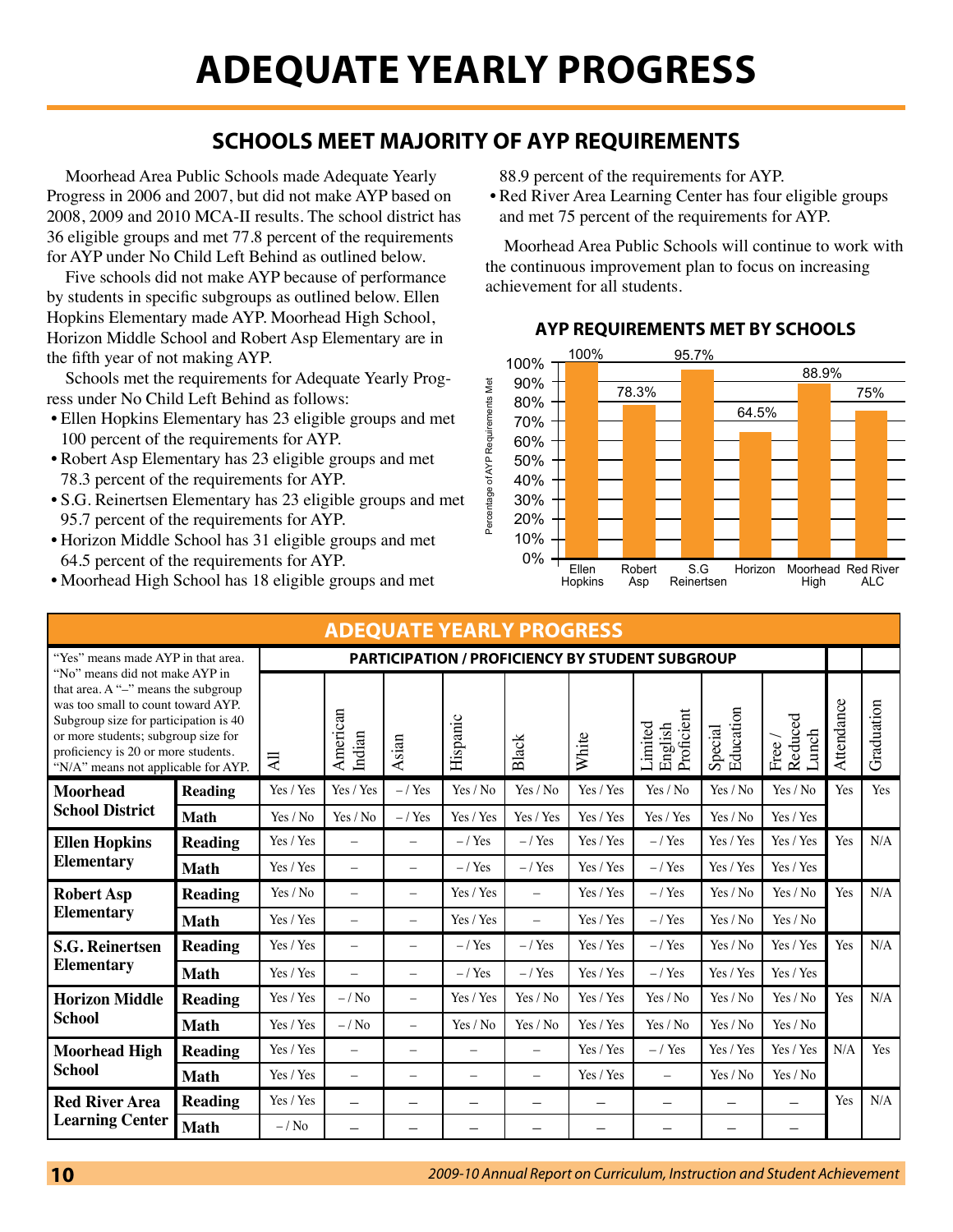## **Minnesota Comprehensive Assessments**

#### **MCA results assist school district in determining curriculum**

Beginning in 2005-06, students in grades 3-8, 10 and 11 took the Minnesota Comprehensive Assessments-II (MCAs) to determine their progress toward the state's academic standards.

On the MCA-IIs, student performance is broken down into four achievement levels with level four indicating exceeding the standards. Students who score in level three are considered meeting state standards. Students scoring in level two partially meet the standards, and students scoring in level one do not meet the standards. Students in levels three and four are considered to be proficient.

The MCA-II tests measure students' progress toward high

academic standards. Students in grade 12 and younger will be required to pass the MCA-II/GRAD, which will be taken at the high school level.

The administrative and teaching staff continue to develop programs to address achievement levels of all students. The Measures of Academic Progress or MAP assessment provides information on the progress that individual students make toward meeting grade-level benchmarks.

Teachers at all levels will be developing and using districtwide common assessments to measure achievement in each grade level.

2007-10 MCA-II reading results include English language learners' scores. In 2006 ELLs could take the TEAE assessment instead of the MCA-II.

#### **Minnesota Comprehensive Assessments (MCA-II) District Reading – Grade 3**



#### **Minnesota Comprehensive Assessments (MCA-II) District Reading – Grade 4**



#### **Minnesota Comprehensive Assessments (MCA-II) District Reading – Grade 5**





Ellen Hopkins Elementary School fourth-grade teacher Sarah Martin discusses a student's personal narrative with him.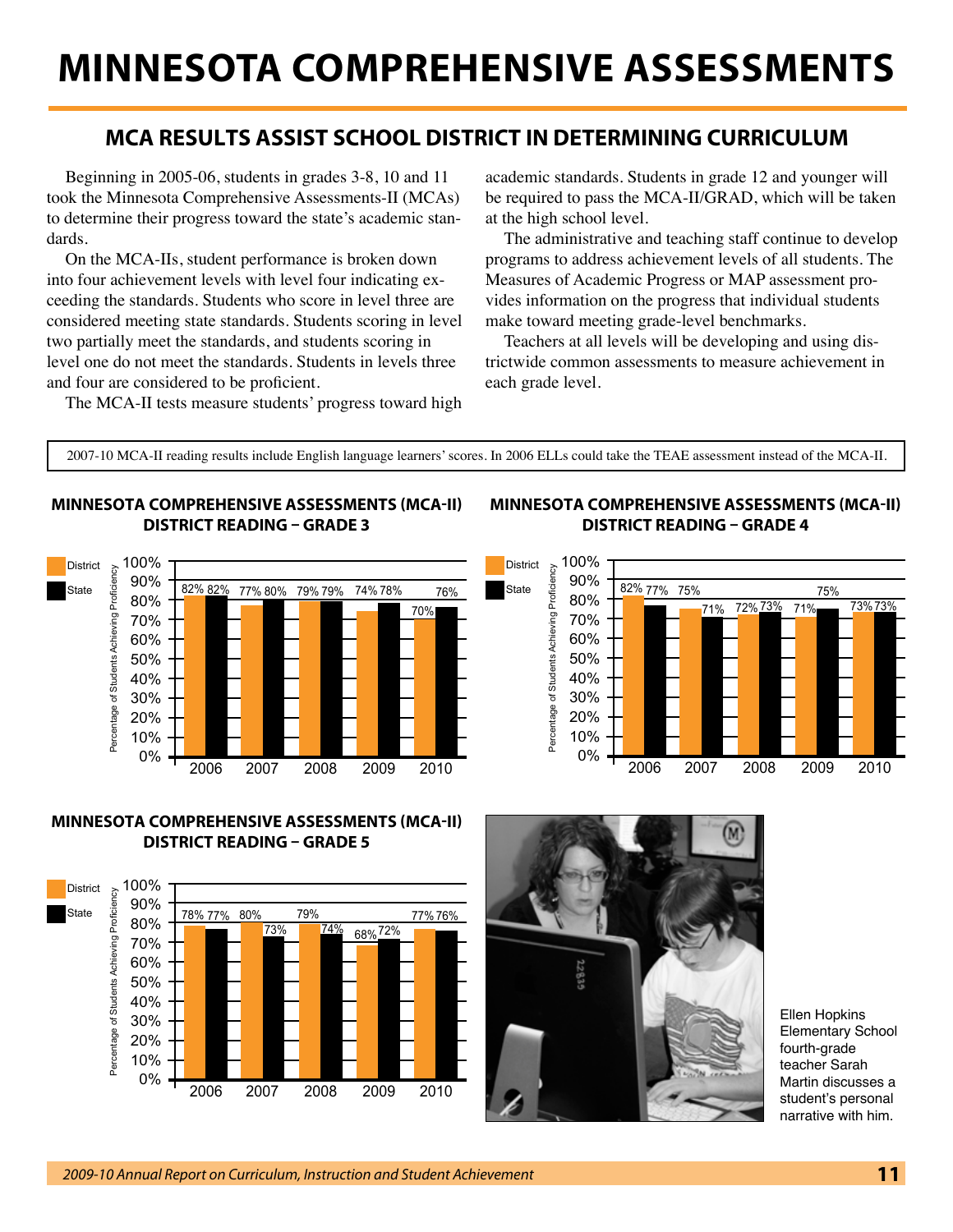### **Priority Areas focus on student achievement**

An Ellen Hopkins **Elementary** School fourthgrade student gives a spelling test to her secondgrade buddy. The fourth-grade students learned how to give, correct and mark the recording sheets.



2007-10 MCA-II reading results include English language learners' scores. In 2006 ELLs could take the TEAE assessment instead of the MCA-II.

#### **Minnesota Comprehensive Assessments (MCA-II) District Reading – Grade 6**



#### **Minnesota Comprehensive Assessments (MCA-II) District Reading – Grade 8**



In 2007, the School Board adopted a strategic plan for the Moorhead Area Public Schools. The strategic plan outlined six priority areas with goals and strategies identified for each priority.

The priority areas were:

- Priority Area 1: Promote high expectations for student achievement and behavior.
- Priority Area 2: Enhance curriculum and instructional experiences to meet the needs of all learners.
- Priority Area 3: Promote a safe, healthy and respectful learning environment.

#### **Minnesota Comprehensive Assessments (MCA-II) District Reading – Grade 7**



**Minnesota Comprehensive Assessments (MCA-II) District Reading – Grade 10**

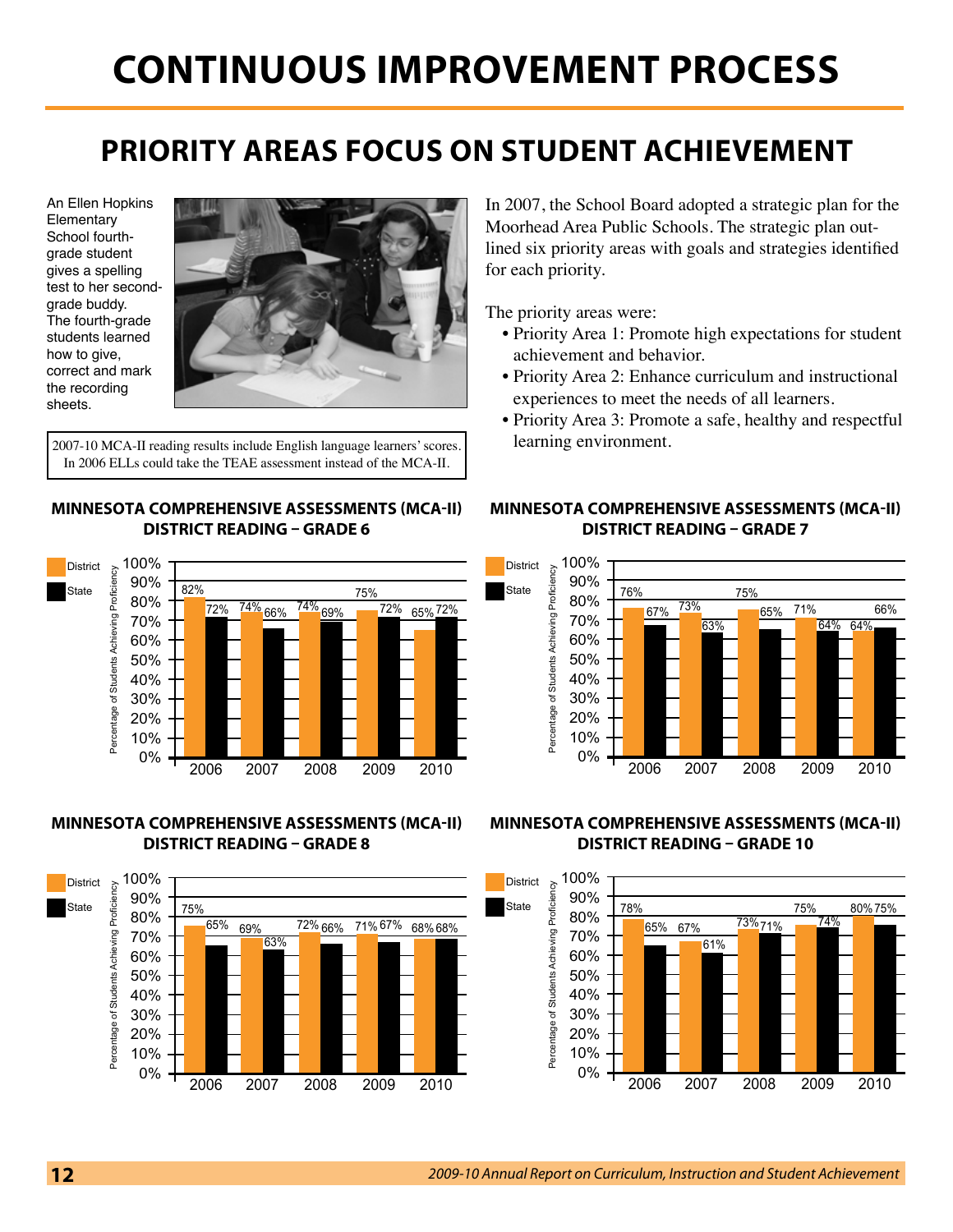## **Continuous Improvement Process**

### **Strategic Priorities to Be further Developed**

- Priority Area 4: Explore the effectiveness of the school day / school year.
- Priority Area 5: Promote arts and 21st century learning, thinking and life skills.
- Priority Area 6: Explore the efficacy and feasibility of all-day kindergarten.

During 2007-08 progress was made in several areas of the strategic plan, but all six priorities areas continued to be a focus for 2008-09.

By 2009-10 many of the goals and strategies of the stra-

#### **Minnesota Comprehensive Assessments (MCA-II) District Science – Grade 5**



#### **Minnesota Comprehensive Assessments (MCA-II) District Science – High School**



tegic plan were addressed. Five district strategic priorities were developed.

The priorities are:

- Student learning
- • Professional practice and supervision
- Safe, healthy and respectful environment
- Community involvement and support
- Organizational effectiveness

During 2010-11, measurable goals will be developed for these strategic priorities.

#### **Minnesota Comprehensive Assessments (MCA-II) District Science – Grade 8**





NDSU graduate student Jacob Wagner and Mayor Mark Voxland observe as two Horizon Middle School students program a robot during their STEM (science, technology, engineering and math) class.

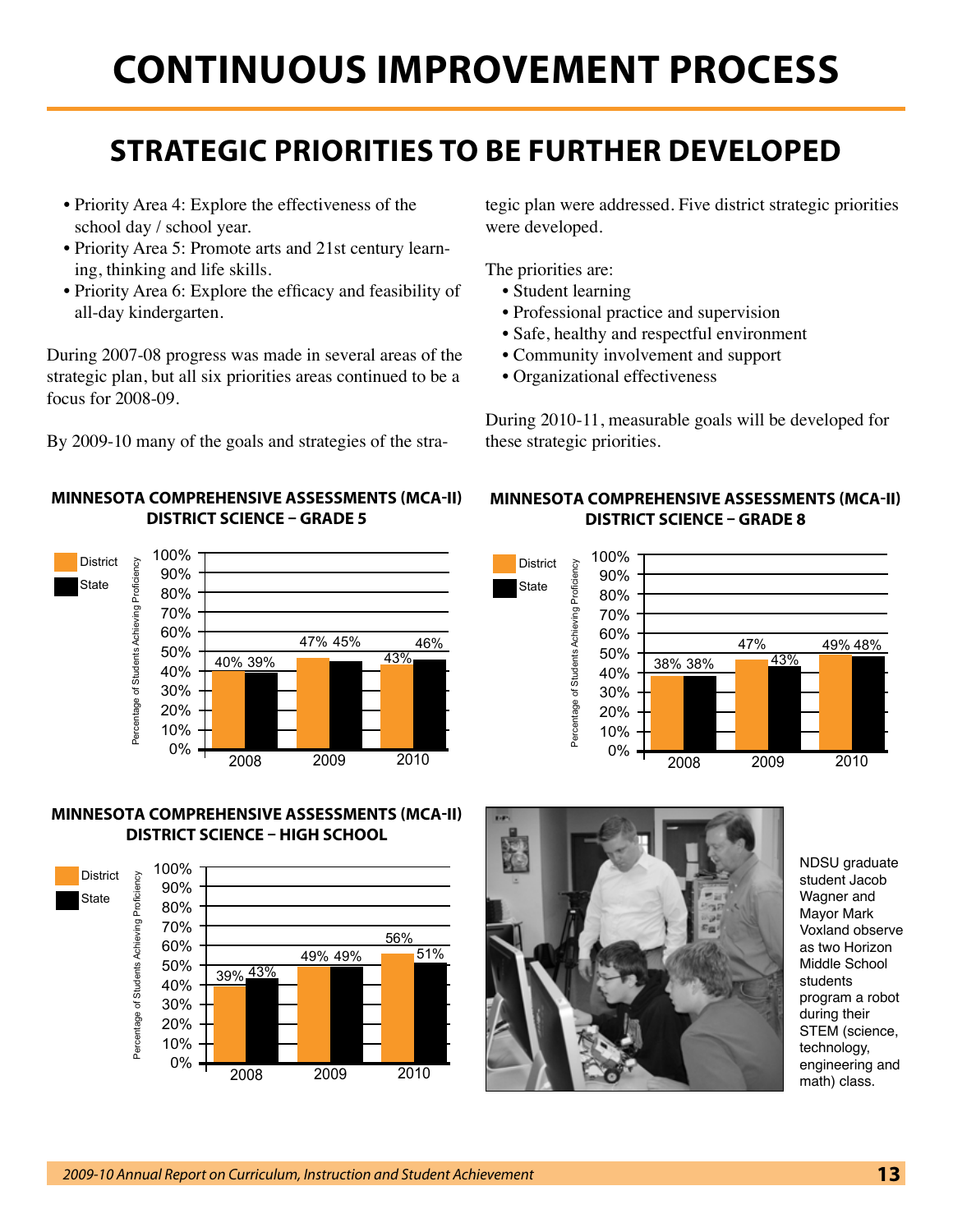## **Improving Student Achievement**

### **District Academic Goals**

Moorhead Area Public Schools updated a needs assessment and AYP Improvement Plan in 2005 and updated the plan again during 2009-10. The district is using the plan to strengthen performance targets across the following indicators:

- *• Curriculum:* Provide additional staff development in promising practices and research basis of math curriculum across instructional levels, ensure rigor for all students, especially for learners at risk, and investigate researchbased approaches to accelerated skill development.
- *• Instruction:* Increase instructional time in math; staff development in differentiated instruction and foster collaboration with Learner Support Services staff.
- *• Assessment and Use of Results Improvement:* Explore instructional strategies that support at-risk learners; use diagnostic assessment to trigger early intervention and to demonstrate incremental growth.
- *• Professional Development:* Use student achievement data to determine focus of staff development, provide sustained support of new initiatives and provide teacher math coach.
- *• Engaging Families and Community:* Develop more support for parents and provide family involvement activities more closely aligned with instructional goals and priorities.
- *• Leadership:* Develop focused strategic plan that addresses the needs of at-risk learners, implement SMART schools model, examine core instruction and time committed in the areas of math and reading for at-risk learners.
- *• Planning and Resources:* Improve availability of computers to students and families, update materials for support teachers and integrate curriculum with technology.

#### **Minnesota Comprehensive Assessments-II District Mathematics – Grade 4**



#### **Performance Targets for 2009-10**

#### *Reading*

We will improve reading achievement for all students by 7 percent from 72 percent proficient to 79 percent proficient as evidenced by the state accountability tests by June 2010.

- Progress toward goal:
- 70.86 percent of students were proficient.

#### *Mathematics*

We will improve mathematics achievement for all students by 9 percent from 62 percent to 71 percent proficient on the state accountability tests by June 2010.

Progress toward goal:

 • 63.87 percent of students were proficient.

In 2007-10 English language learners could take the MTELL assessment instead of the math MCA-II. 2006 MCA-II math results include ELLs' scores.

#### **Minnesota Comprehensive Assessments-II District Mathematics – Grade 3**



#### **Minnesota Comprehensive Assessments-II District Mathematics – Grade 5**

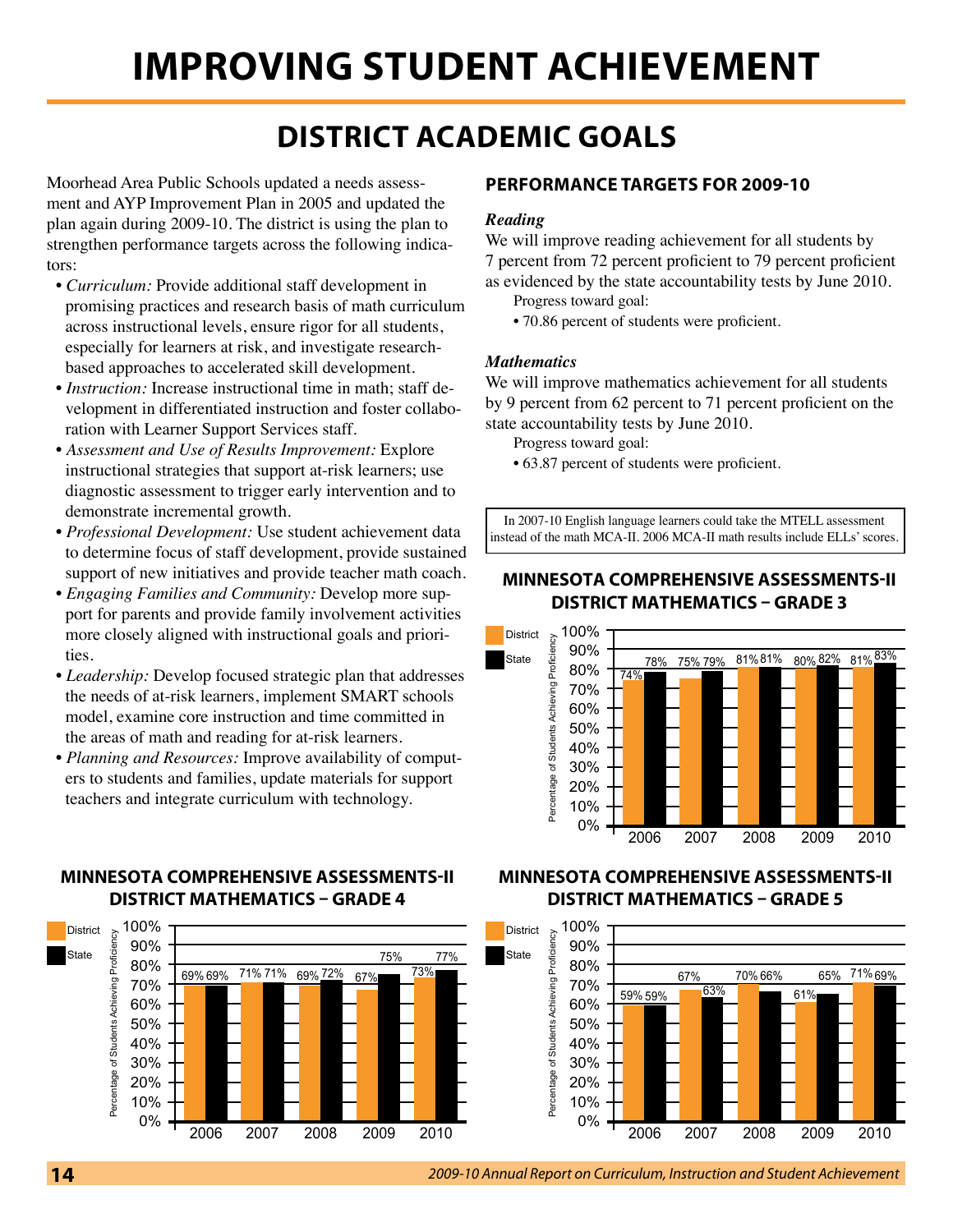## **Improving Student Achievement**

### **District Academic Goals**

#### *Vocabulary Expansion*

In the area of vocabulary expansion, the district's subscores will be at or above the state average at all grade levels in the American Indian, Hispanic, Black, Free and Reduced, Limited English Proficient (LEP) and Special Education subgroups by June 2010.

#### Progress toward goal:

|       | <b>SCORES AT OR ABOVE STATE AVERAGE</b> |          |              |                                      |                                  |                      |  |
|-------|-----------------------------------------|----------|--------------|--------------------------------------|----------------------------------|----------------------|--|
| GRADE | AMERICAN<br><b>INDIAN</b>               | HISPANIC | <b>BLACK</b> | REDUCED<br>త<br><b>LUNCH</b><br>FREE | PROFICIENT<br>ENGLISH<br>LIMITED | EDUCATION<br>SPECIAL |  |
| 3     | No                                      | No       | Yes          | No                                   | No                               | No                   |  |
| 4     | Yes                                     | Yes      | Yes          | Yes                                  | Yes                              | Yes                  |  |
| 5     | No                                      | No       | Yes          | No                                   | Yes                              | Yes                  |  |
| 6     | N/A                                     | No       | No           | No                                   | No                               | No                   |  |
| 7     | N/A                                     | No       | No           | No                                   | No                               | Yes                  |  |
| 8     | No                                      | No       | Yes          | No                                   | No                               | No                   |  |
| 10    | N/A                                     | No       | Yes          | Yes                                  | Yes                              | No                   |  |

#### **Performance Targets for 2010-11**

#### *Reading*

We will improve the reading proficiency of all students so that the percentage of students proficient will increase from 70.86% to 80% as measured on the accountability tests by 2012-13.

#### *Mathematics*

We will improve the mathematics proficiency of all students so that the percentage of students proficient will increase from 63.87% to 75% as measured on the accountability tests by 2012-13.

In 2007-10 English language learners could take the MTELL assessment instead of the mathematics MCA-II. 2006 MCA-II math results include ELLs' scores.

District State

#### **Minnesota Comprehensive Assessments-II District Mathematics – Grade 6**



#### **Minnesota Comprehensive Assessments-II District Mathematics – Grade 8**



#### **Minnesota Comprehensive Assessments-II District Mathematics – Grade 7**



#### **Minnesota Comprehensive Assessments-II District Mathematics – Grade 11**

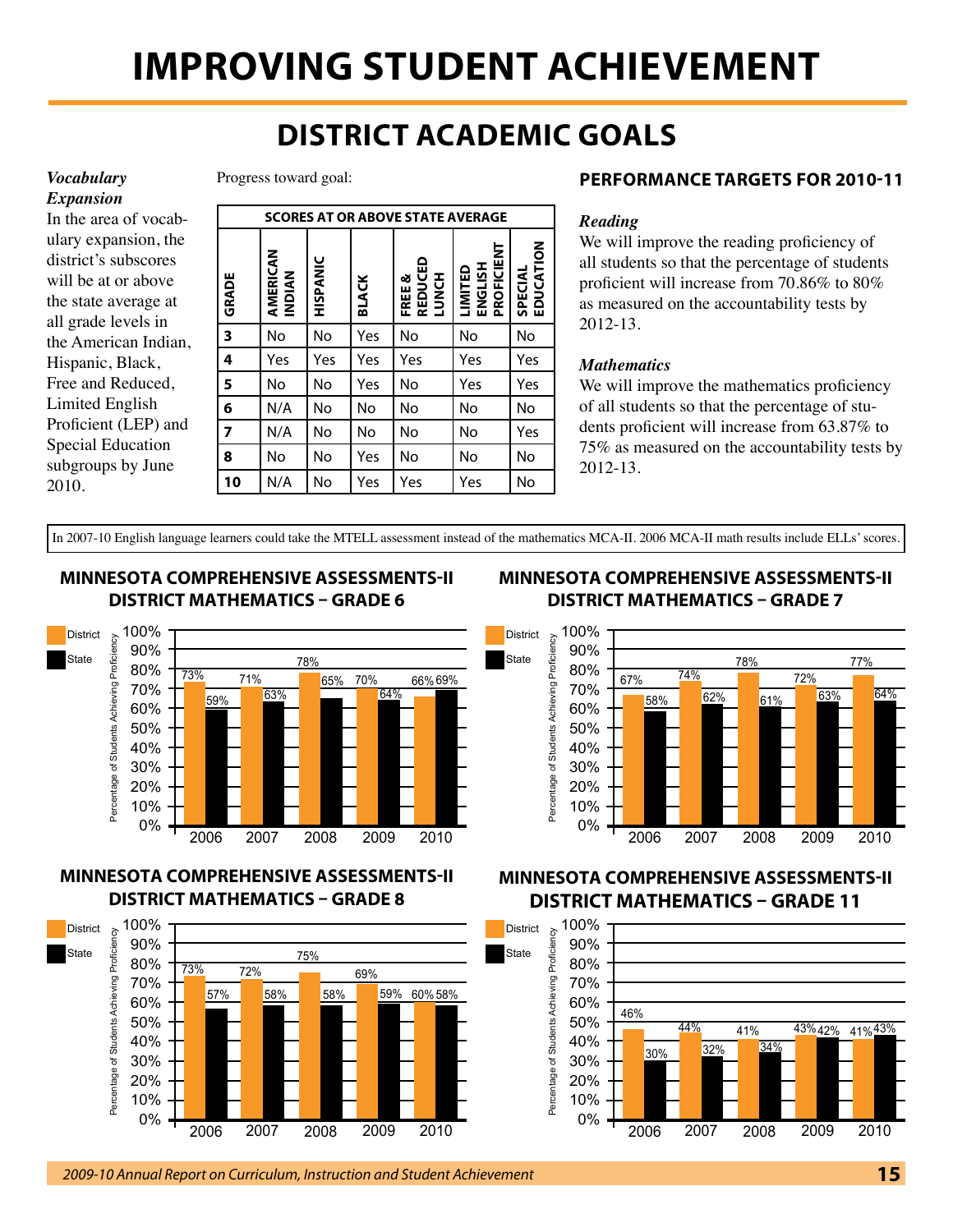## **Ellen Hopkins Elementary School**



**Ellen Hopkins Elementary School 2020 11th St. S., Moorhead, MN 56560 (218) 284-4300**

#### **Principal: Dr. Mary Jo Schmid**

**Original Construction:** 1957-58 **Most Recent Remodeling:** 2004 **Square Footage:** 111,005

**Attendance Rate (2009-10)** 95.71%

#### **Enrollment by Grade (October 2009)**

| • Kindergarten                            | 146   |
|-------------------------------------------|-------|
| $\bullet$ Grade 1                         | 138   |
| $\bullet$ Grade 2                         | 122   |
| $\bullet$ Grade 3                         | 130   |
| $\bullet$ Grade 4                         | 117   |
| $\bullet$ Grade 5                         | 147   |
| • Self-contained Special Education        | 0     |
| $\bullet$ Total                           | 800   |
| Diversity of Student Population (2009-10) |       |
| • American Indian                         | 3.5%  |
| $\bullet$ Asian                           | 2.0%  |
| • Hispanic                                | 9.4%  |
| $\bullet$ Black                           | 5.5%  |
| • White                                   | 79.7% |
|                                           |       |

#### **Percentage of Students Eligible for Free or Reduced-Price Lunch** 44%

#### **Percentage of Students Receiving**

| Learner Support Services  |       |
|---------------------------|-------|
| Special Education         | 15%   |
| English Language Learners | $9\%$ |

*Schools develop improvement goals based on the greatest learning needs of the students in that particular school.*

#### **School Improvement Goals for 2009-10**

#### **Goal 1**

The Ellen Hopkins Elementary School staff will increase the math proficiency of Hopkins students who are economically disadvantaged so that 55 percent will demonstrate mathematics proficiency on the MCA-II by May 2010.

Progress toward goal:

 **•** 58.9 percent of students in grades 3-5 demonstrated proficiency.

#### **Goal 2**

The Ellen Hopkins Elementary School staff will increase reading proficiency of Hopkins students who are economically disadvantaged so that 60 percent will demonstrate reading proficiency on the MCA-II by May 2010.

Progress toward goal:

 **•** 57.8 percent of students in grades 3-5 demonstrated proficiency.

#### **Goal 3**

The Ellen Hopkins Elementary School staff will create an effective learning environment using the PBIS model for improved student behavior for all Hopkins students so that 60 percent will demonstrate improved behavior as demonstrated by reduced behavioral referrals by May 2010.

Progress toward goal:

 • Behavior referrals increased 23.8 percent as a result of increased implementation of PBIS, creating baseline data for future years.

#### **School Improvement Goals for 2010-11**

**GOAL 1** – Ellen Hopkins Elementary School staff will improve the math proficiency in all Hopkins student subgroups so that their proficiency increases by 15% on the MCA-II by May 2011.

**GOAL 2 – Ellen Hopkins Elementary School staff will improve** the reading proficiency in all Hopkins student subgroups so that their proficiency increases by 15% on the MCA-II by May 2011.

**GOAL 3 –** The Ellen Hopkins Elementary School staff will create an effective learning environment using the PBIS model for improved student behavior for all Hopkins students so that 60 percent will demonstrate improved behavior as demonstrated by reduced behavioral referrals by May 2011.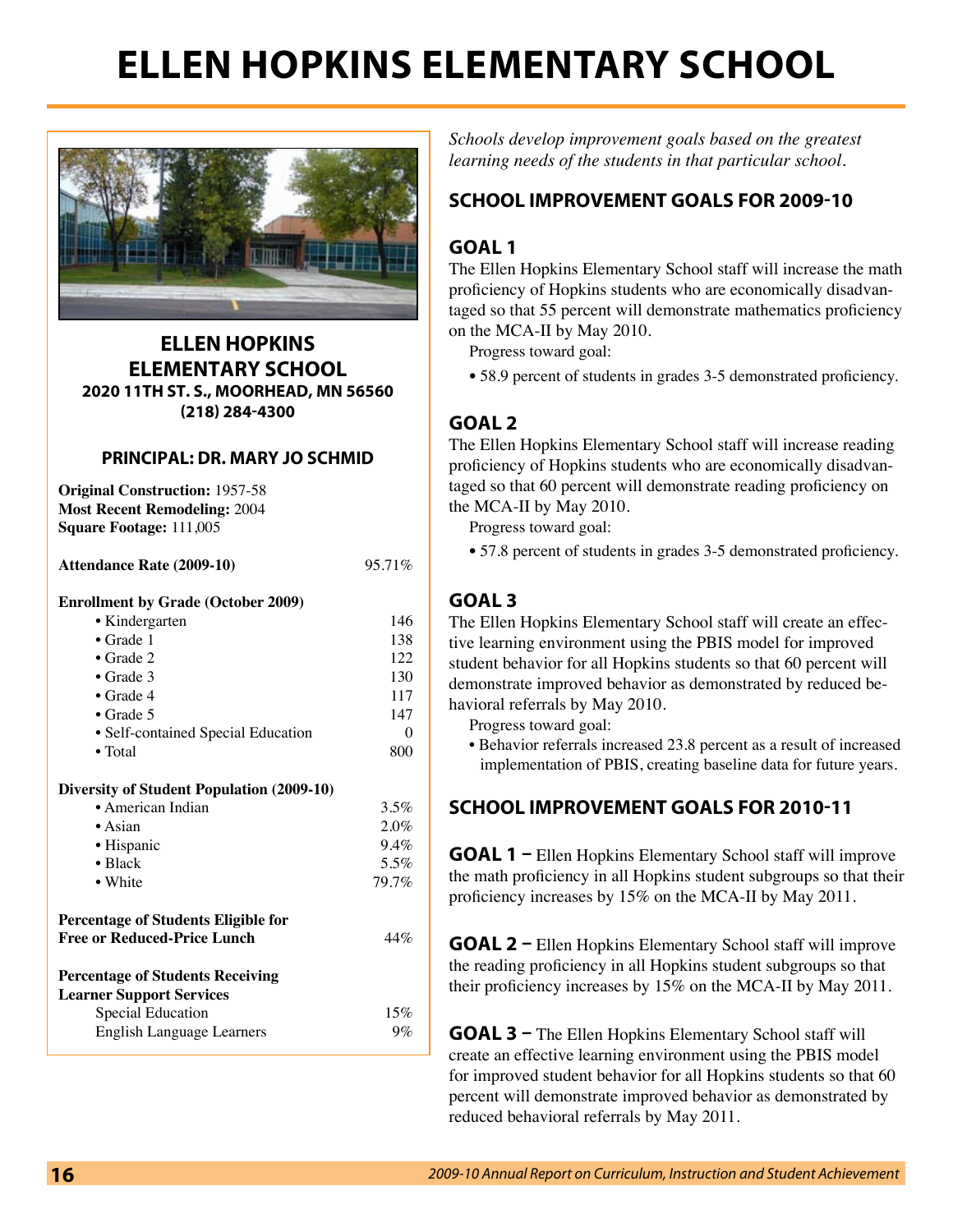## **Ellen Hopkins Elementary School**

2007-10 MCA-II reading results include English language learners' scores. In 2006 the ELLs could take the TEAE assessment instead of the MCA-II.

In 2007-10 English language learners could take the MTELL assessment instead of the mathematics MCA-II. 2006 MCA-II math results include ELLs' scores.

#### **Minnesota Comprehensive Assessments (MCA-II) Reading – Grade 3**



**Minnesota Comprehensive Assessments (MCA-II) Reading – Grade 4**



**Minnesota Comprehensive Assessments (MCA-II) Reading – Grade 5**



#### **Minnesota Comprehensive Assessments (MCA-II) Mathematics – Grade 3**



#### **Minnesota Comprehensive Assessments (MCA-II) Mathematics – Grade 4**



**Minnesota Comprehensive Assessments (MCA-II) Mathematics – Grade 5**

![](_page_16_Figure_14.jpeg)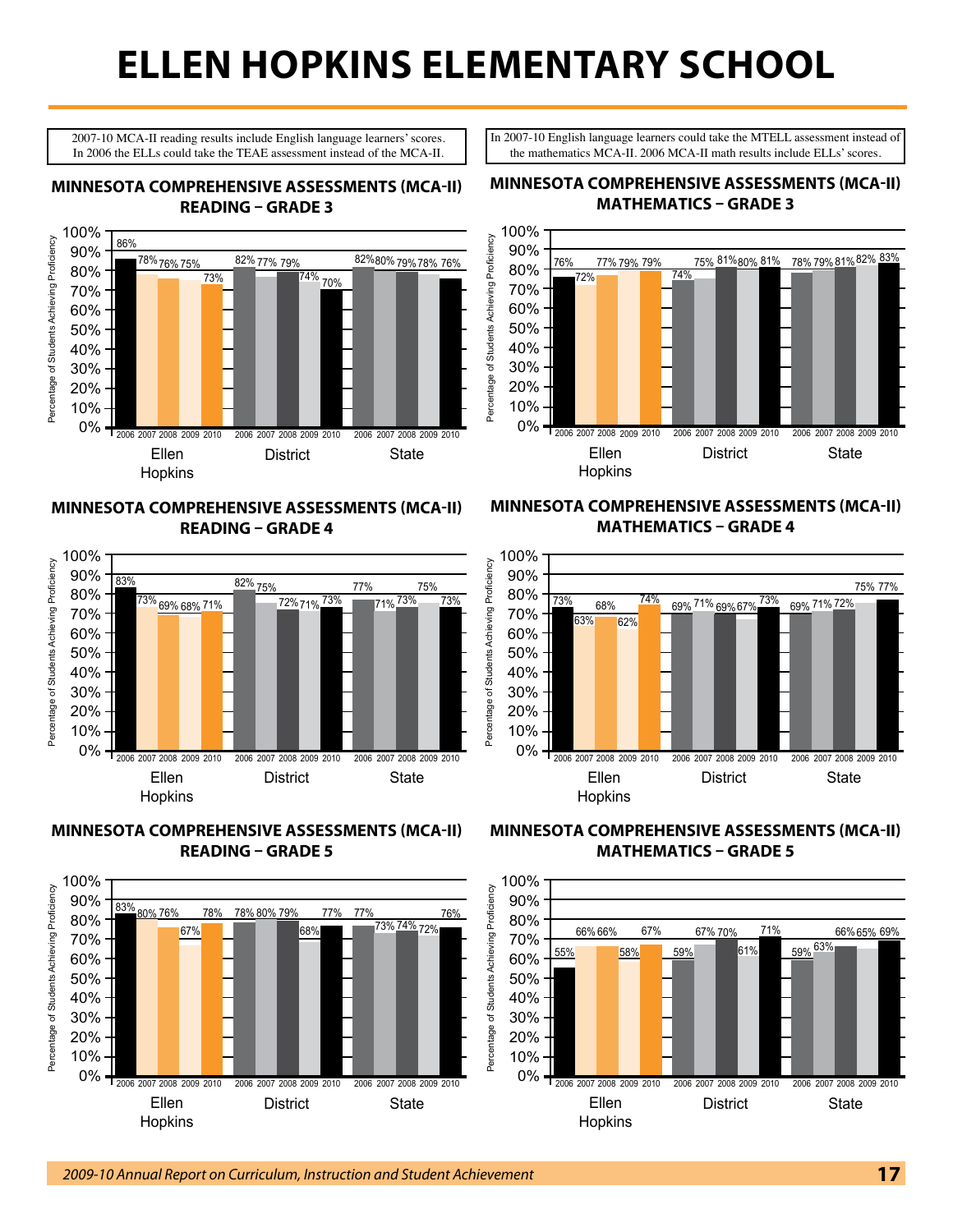## **Robert Asp Elementary School**

![](_page_17_Picture_1.jpeg)

**Robert Asp Elementary School 910 11th St. N., Moorhead, MN 56560 (218) 284-6300**

#### **Principal: Kevin Kopperud**

**Original Construction:** 1957-58 **Most Recent Remodeling:** 2004 **Square Footage:** 98,510

**Attendance Rate (2009-10)** 95.86%

#### **Enrollment by Grade (October 2009)**

| • Kindergarten                            | 138          |
|-------------------------------------------|--------------|
| $\bullet$ Grade 1                         | 121          |
| $\bullet$ Grade 2                         | 130          |
| $\bullet$ Grade 3                         | 140          |
| $\bullet$ Grade 4                         | 133          |
| $\bullet$ Grade 5                         | 119          |
| · Self-contained Special Education        | $\mathbf{0}$ |
| $\bullet$ Total                           | 781          |
| Diversity of Student Population (2009-10) |              |
| • American Indian                         | 3.1%         |
| $\bullet$ Asian                           | 1.8%         |
| • Hispanic                                | 11.3%        |
| $\bullet$ Black                           | 3.9%         |
| • White                                   | $80.0\%$     |
|                                           |              |

#### **Percentage of Students Eligible for Free or Reduced-Price Lunch** 41%

#### **Percentage of Students Receiving Learner Support Services**

| Special Education         | 15%   |
|---------------------------|-------|
| English Language Learners | $7\%$ |

*Schools develop improvement goals based on the greatest learning needs of the students in that particular school.*

#### **School Improvement Goals for 2009-10**

#### **Goal 1**

Students in grades 3-5 at Robert Asp Elementary will increase their mathematics proficiency from 65 percent to 72 percent on the 2010 MCA-II math assessment.

Progress toward goal:

• 71.2 percent of students in grades 3-5 demonstrated proficiency.

#### **Goal 2**

Students in grades 3-5 at Robert Asp Elementary will increase their reading proficiency from 69 percent to 75 percent on the 2010 MCA-II reading assessment.

Progress toward goal:

 **•** 68.5 percent of students in grades 3-5 demonstrated proficiency.

#### **Goal 3**

Robert Asp Elementary will decrease the number of students missing 11 or more school days by 6 percent from the previous school year using the daily attendance record.

Progress toward goal:

• Students missing 11 or more school days increased to 25 percent partially due to an H1N1 outbreak in November 2009.

#### **School Improvement Goals for 2010-11**

#### **Goal 1**

Students in grades 3-5 at Robert Asp Elementary will increase their mathematics proficiency from 71 percent to 79 percent on the 2011 MCA-II math assessment.

#### **Goal 2**

Students in grades 3-5 at Robert Asp Elementary will increase their reading proficiency from 69 percent to 76 percent on the 2011 MCA-II reading assessment.

#### **Goal 3**

Robert Asp Elementary will decrease the number of students missing 11 or more school days from 25 percent to 15 percent using the daily attendance record.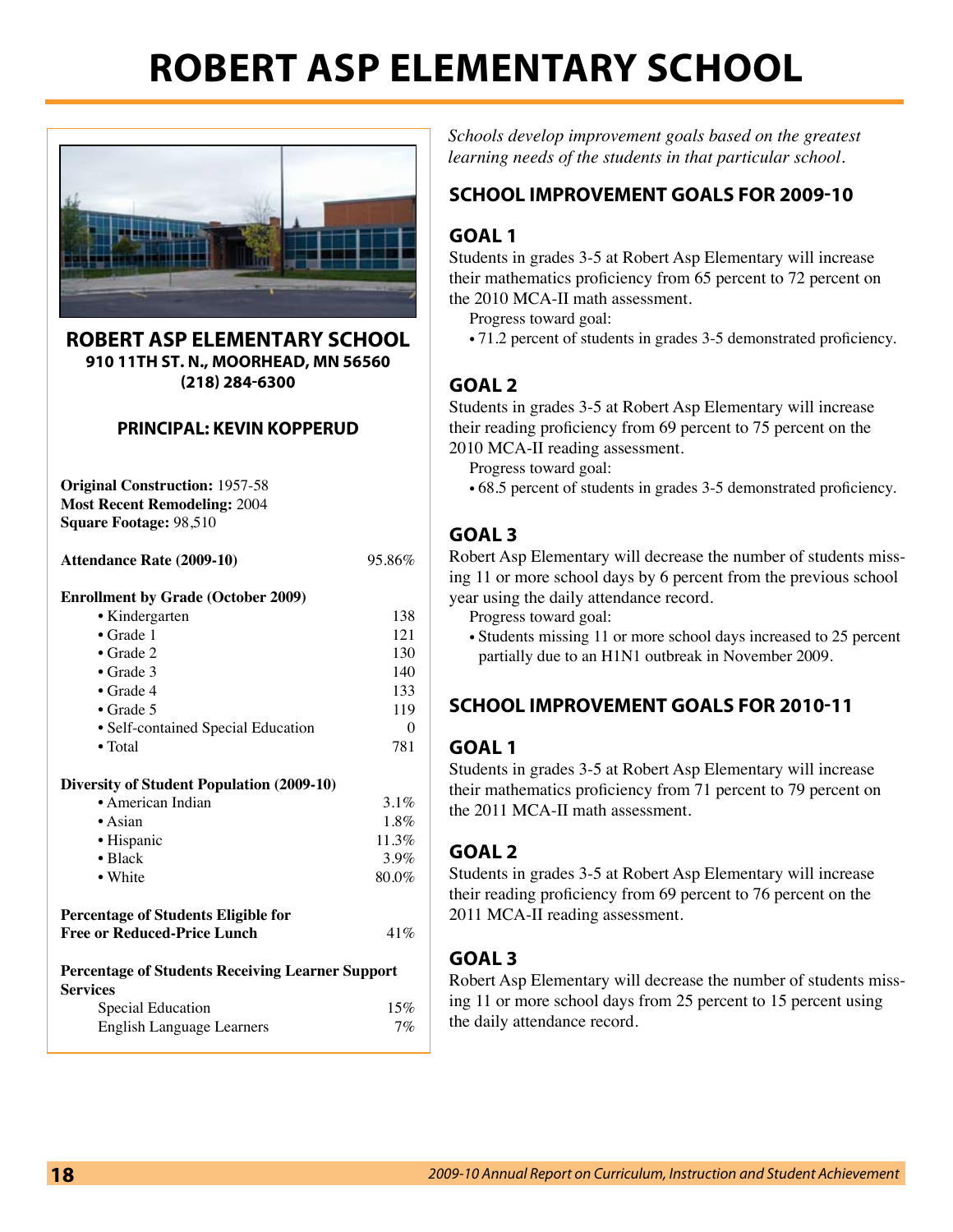## **Robert Asp Elementary School**

2007-10 MCA-II reading results include English language learners' scores. In 2006 the ELLs could take the TEAE assessment instead of the MCA-II.

**Minnesota Comprehensive Assessments (MCA-II) Reading – Grade 3**

In 2007-10 English language learners could take the MTELL assessment instead of the mathematics MCA-II. 2006 MCA-II math results include ELLs' scores.

#### 100% Percentage of Students Achieving Proficiency Percentage of Students Achieving Proficiency 90% 80% 74% 74% <u>82%</u> 77% 79% <u>74% 74% 82% 77% 79% 82%80% 79% 78% 76% 8</u> 80% 73% 74% 70% 70% 64% 60% 50% 40% 30% 20% 10% 0% 2006 2006 2007 2008 2009 2009 2010 2006 2007 2008 2009 2010 2010 2008 2007 Robert District State Asp

#### **Minnesota Comprehensive Assessments (MCA-II) Reading – Grade 4**

![](_page_18_Figure_5.jpeg)

#### **Minnesota Comprehensive Assessments (MCA-II) Reading – Grade 5**

![](_page_18_Figure_7.jpeg)

#### **Minnesota Comprehensive Assessments (MCA-II) Mathematics – Grade 3**

![](_page_18_Figure_9.jpeg)

#### **Minnesota Comprehensive Assessments (MCA-II) Mathematics – Grade 4**

![](_page_18_Figure_11.jpeg)

#### **Minnesota Comprehensive Assessments (MCA-II) Mathematics – Grade 5**

![](_page_18_Figure_13.jpeg)

#### *2009-10 Annual Report on Curriculum, Instruction and Student Achievement* **19**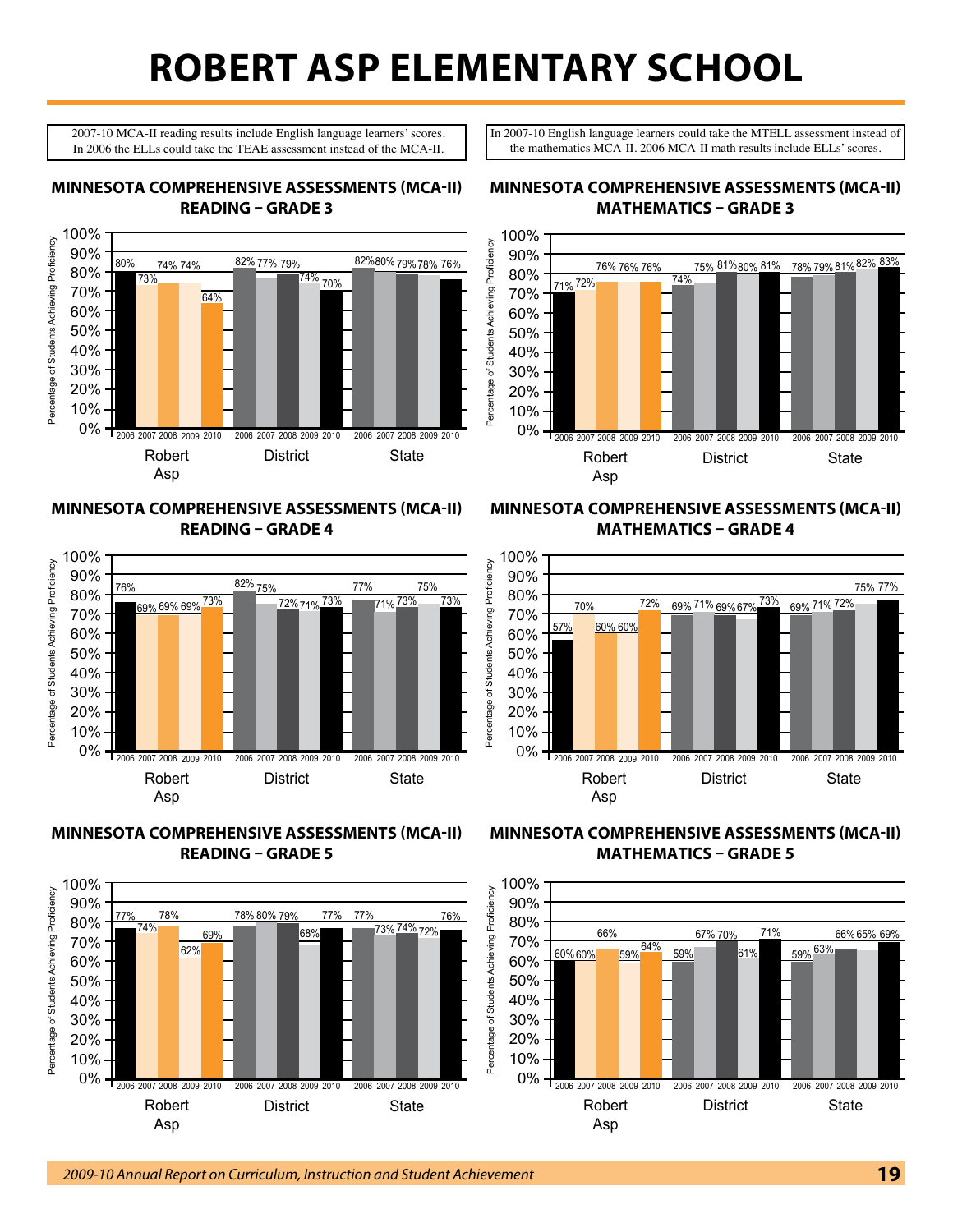## **S.G. Reinertsen Elementary School**

![](_page_19_Picture_1.jpeg)

**S.G. Reinertsen Elementary School 1201 40th Ave. S., Moorhead, MN 56560 (218) 284-5300**

#### **Principal: Anne Moyano**

**Original Construction:** 2004 **Square Footage:** 103,600

**Attendance Rate (2009-10)** 96.52%

#### **Enrollment by Grade (October 2009)**

| • Kindergarten at Reinertsen                     | 47    |
|--------------------------------------------------|-------|
| • Kindergarten at Probstfield Center             | 86    |
| $\bullet$ Grade 1                                | 149   |
| $\bullet$ Grade 2                                | 157   |
| $\bullet$ Grade 3                                | 170   |
| $\bullet$ Grade 4                                | 143   |
| $\bullet$ Grade 5                                | 150   |
| • Self-contained Special Education               | 0     |
| $\bullet$ Total                                  | 902   |
| <b>Diversity of Student Population (2009-10)</b> |       |
| • American Indian                                | 2.6%  |
| $\bullet$ Asian                                  | 0.6%  |
| • Hispanic                                       | 4.8%  |
| • Black                                          | 5.3%  |
| • White                                          | 86.8% |
| <b>Percentage of Students Eligible for</b>       |       |
| <b>Free or Reduced-Price Lunch</b>               | 31%   |
| <b>Percentage of Students Receiving</b>          |       |
| <b>Learner Support Services</b>                  |       |
| Special Education                                | 14%   |
| <b>English Language Learners</b>                 | $9\%$ |

*Schools develop improvement goals based on the greatest learning needs of the students in that particular school.*

#### **School Improvement Goals for 2009-10**

#### **Goal 1**

S.G. Reinertsen Elementary staff will improve student math skills and knowledge so that 80 percent of grades 3-5 students demonstrate proficiency on the 2010 MCA-II mathematics assessment.

- Progress toward goal:
- 79.8 percent of students in grades 3-5 demonstrated proficiency.

#### **Goal 2**

S.G. Reinertsen Elementary staff will improve student reading skills and knowledge so that 82 percent of grades 3-5 students demonstrate proficiency on the 2010 MCA-II reading assessment. Progress toward goal:

• 77 percent of students in grades 3-5 demonstrated proficiency.

#### **Goal 3**

100 percent of S.G. Reinertsen Elementary students, when interviewed, will correctly state the three school rules. When incident reports are totaled on May 14, 2010, 80 percent of Reinertsen students will have received no major incident reports for the year. Progress toward goal:

• 100 percent of students correctly stated the school rules when interviewed and 85 percent of students received no major incident reports.

#### **School Improvement Goals for 2010-11**

#### **Goal 1**

S.G. Reinertsen Elementary staff will improve student math skills and knowledge so that 85 percent of grades 3-5 students demonstrate proficiency on the 2011 MCA-II mathematics assessment.

#### **Goal 2**

S.G. Reinertsen Elementary staff will improve student reading skills and knowledge so that 82 percent of grades 3-5 students demonstrate proficiency on the 2011 MCA-II reading assessment.

#### **Goal 3**

100 percent of S.G. Reinertsen Elementary students, when interviewed, will correctly state the three school rules. When incident reports are totaled at the end of the year, 85 percent of Reinertsen students will have received no major incident reports for the year. No more than 4 percent of students will have three or more major incident report.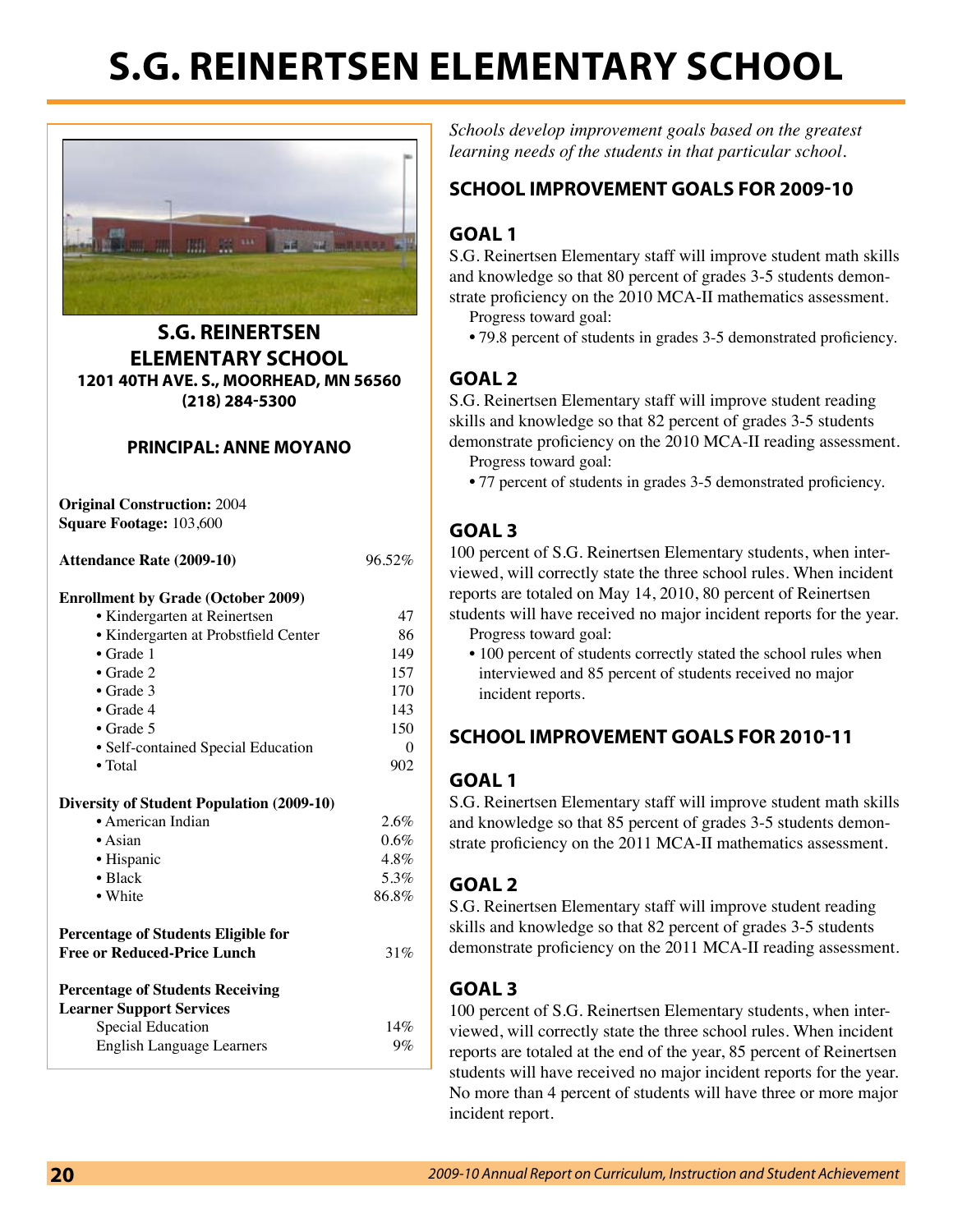## **S.G. Reinertsen Elementary School**

2007-10 MCA-II reading results include English language learners' scores. In 2006 the ELLs could take the TEAE assessment instead of the MCA-II.

**Minnesota Comprehensive Assessments (MCA-II) Reading – Grade 3**

![](_page_20_Figure_3.jpeg)

#### **Minnesota Comprehensive Assessments (MCA-II) Reading – Grade 4**

![](_page_20_Figure_5.jpeg)

**Minnesota Comprehensive Assessments (MCA-II) Reading – Grade 5**

![](_page_20_Figure_7.jpeg)

#### **Minnesota Comprehensive Assessments (MCA-II) Mathematics – Grade 3**

In 2007-10 English language learners could take the MTELL assessment instead of the mathematics MCA-II. 2006 MCA-II math results include ELLs' scores.

![](_page_20_Figure_9.jpeg)

#### **Minnesota Comprehensive Assessments (MCA-II) Mathematics – Grade 4**

![](_page_20_Figure_11.jpeg)

#### **Minnesota Comprehensive Assessments (MCA-II) Mathematics – Grade 5**

![](_page_20_Figure_13.jpeg)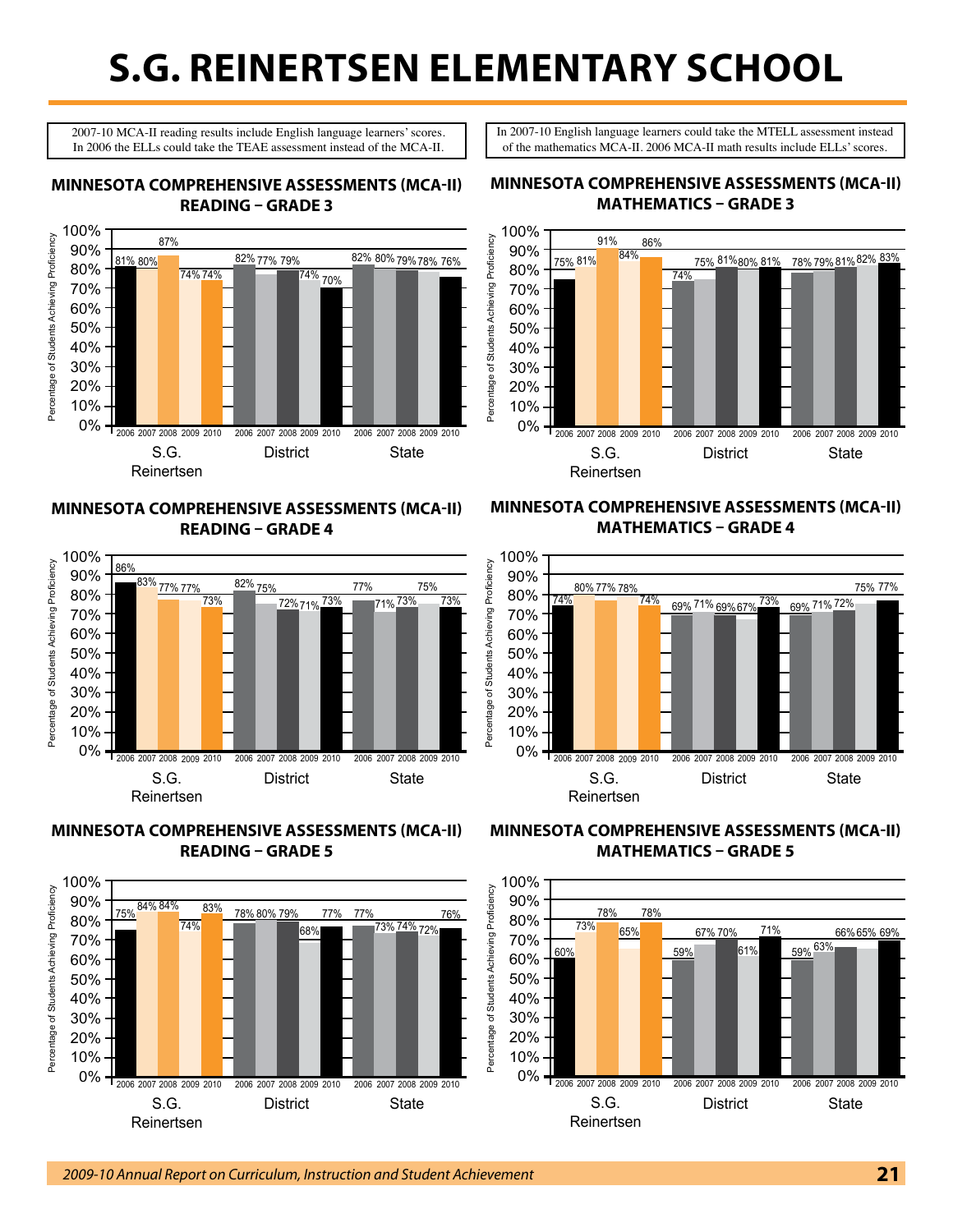## **Horizon Middle School**

![](_page_21_Picture_1.jpeg)

**Horizon Middle School 3601 12th Ave. S., Moorhead, MN 56560 (218) 284-7300**

#### **Principal: Lori Lockhart Assistant Principal: Matt Naugle**

**Original Construction:** 2004 **Square Footage:** 238,000

**Attendance Rate (2009-10)** 95.41% **Enrollment by Grade (October 2009)** • Grade 6  $\overline{393}$ <br>• Grade 7  $\overline{400}$ 

| $\bullet$ Grade 7                                | 400   |
|--------------------------------------------------|-------|
| $\bullet$ Grade 8                                | 372   |
| $\bullet$ Total                                  | 1,165 |
| <b>Diversity of Student Population (2009-10)</b> |       |
| • American Indian                                | 2.0%  |
| $\bullet$ Asian                                  | 1.6%  |
| • Hispanic                                       | 7.4%  |
| $\bullet$ Black                                  | 4.8%  |
| • White                                          | 84.2% |

#### **for Free or Reduced-Price Lunch** 33% **Percentage of Students Receiving Learner Support Services** Special Education 13% English Language Learners 7%

*Schools develop improvement goals based on the greatest learning needs of the students in that particular school.*

#### **School Improvement Goals for 2009-10**

#### **Goal 1**

Horizon Middle School will increase the percent of students proficient on the 2009-2010 mathematics MCA-II by 5 percent.

- Progress toward goal:
- • 67.7 percent of students demonstrated proficiency, a decrease of 2.6 percent from 2008-09.

#### **Goal 2**

Horizon Middle School will increase the percent of students proficient on the 2009-2010 reading MCA-II by 5 percent.

Progress toward goal:

 • 65.9 percent of students demonstrated proficiency, a decrease of 6.6 percent from 2008-09.

#### **Goal 3**

Horizon Middle School will identify and offer differentiated supports to students identified in underperforming subgroups (free and reduced, special education and limited English proficient) according to data (academic, attendance, discipline, etc.) to achieve the 2009-2010 Adequate Yearly Progress index point.

Progress toward goal:

• The goal was not met, but the teacher training and identification process was completed.

#### **School Improvement Goals for 2010-11**

#### **Goal 1**

Horizon Middle School will improve the math scores of grades 6-8 students as measured by the spring 2011 MCA-II to the following percent proficient: Grade 6 – 75 percent; Grade 7 – 70 percent; Grade 8 – 80 percent.

#### **Goal 2**

Horizon Middle School will improve the reading scores of grades 6-8 students as measured by the spring 2011 MCA-II to the following percent proficient: Grade 6 – 80 percent; Grade 7 – 70 percent; Grade 8 – 70 percent.

#### **Goal 3**

Horizon Middle School will improve the core and subgroups by evaluating current practices (curriculum, student product, etc.).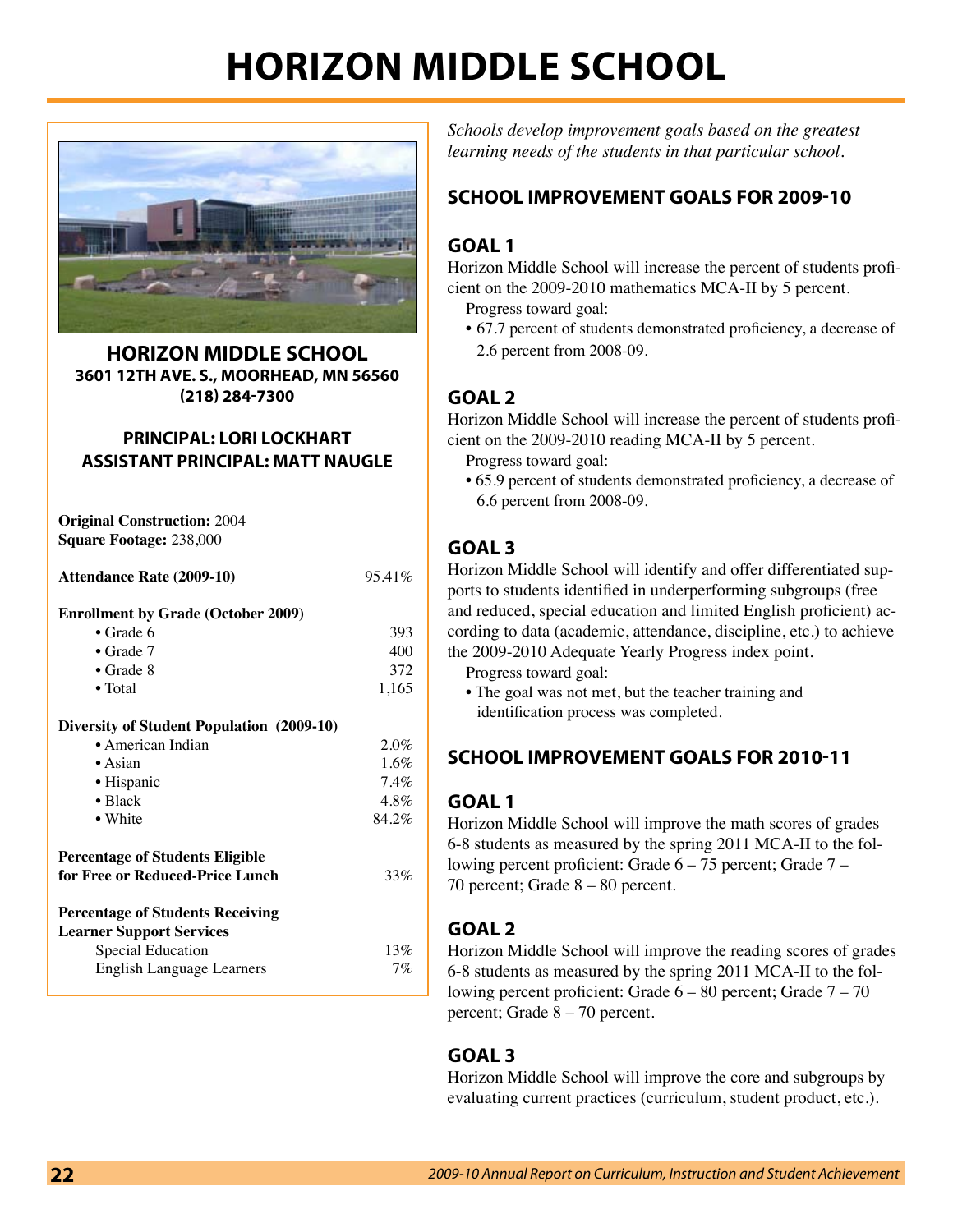## **Horizon Middle School**

2007-10 MCA-II reading results include English language learners' scores. In 2006 the ELLs could take the TEAE assessment instead of the MCA-II. In 2007-10 English language learners could take the MTELL assessment instead of the mathematics MCA-II. 2006 MCA-II math results include ELLs' scores.

#### **Minnesota Comprehensive Assessments (MCA-II) Reading – Grade 6**

![](_page_22_Figure_4.jpeg)

**Minnesota Comprehensive Assessments (MCA-II) Reading – Grade 7**

![](_page_22_Figure_6.jpeg)

#### **Minnesota Comprehensive Assessments (MCA-II) Reading – Grade 8**

![](_page_22_Figure_8.jpeg)

#### **Minnesota Comprehensive Assessments (MCA-II) Mathematics – Grade 6**

![](_page_22_Figure_10.jpeg)

#### **Minnesota Comprehensive Assessments (MCA-II) Mathematics – Grade 7**

![](_page_22_Figure_12.jpeg)

#### **Minnesota Comprehensive Assessments (MCA-II) Mathematics – Grade 8**

![](_page_22_Figure_14.jpeg)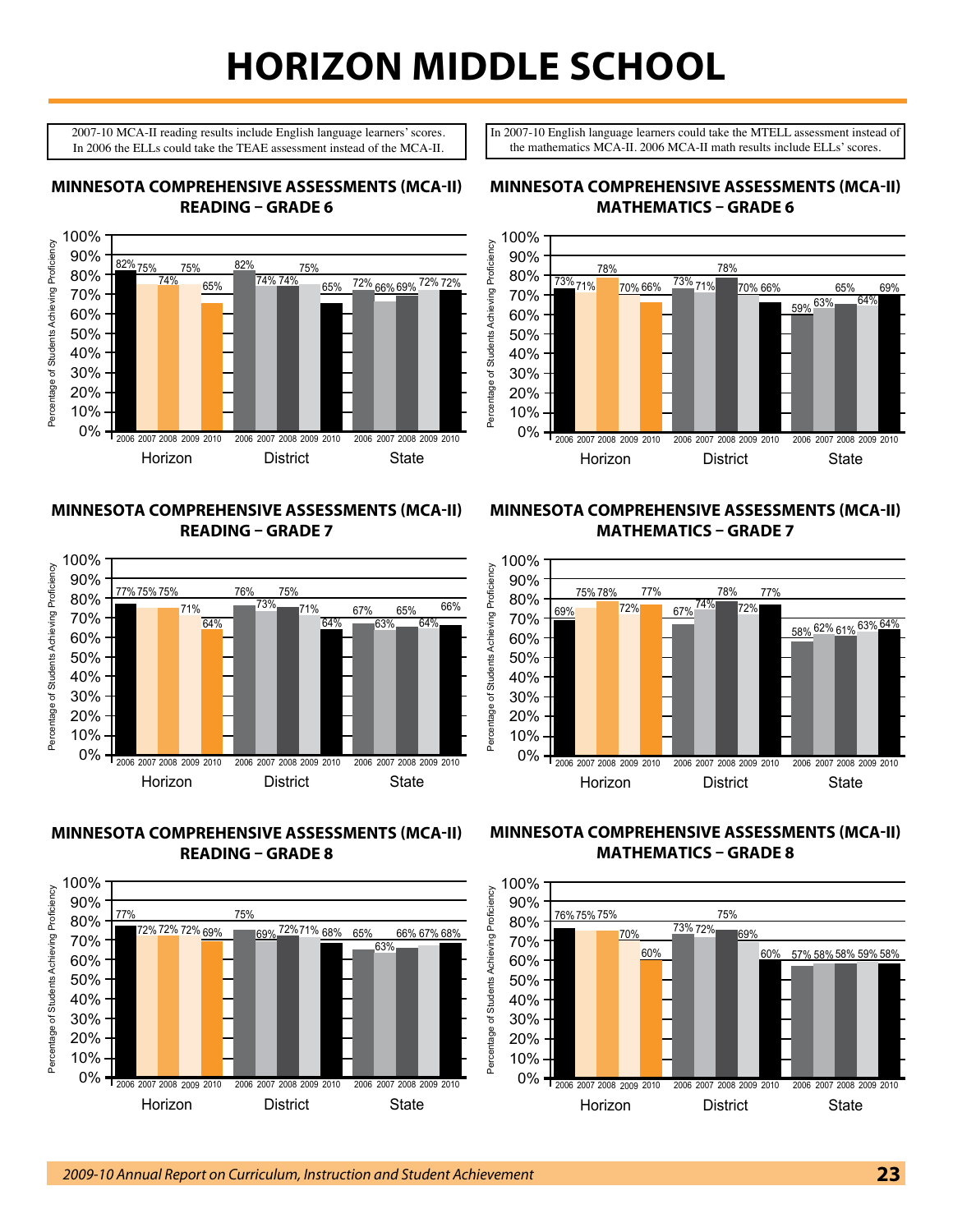## **Moorhead High School**

![](_page_23_Picture_1.jpeg)

**Moorhead High School 2300 4th Ave. S., Moorhead, MN 56560 (218) 284-2300**

#### **Principal: Gene Boyle Assistant Principals: Russ Henegar and Dave Lawrence**

**Original Construction:** 1967 **Most Recent Remodeling:** 2004 **Square Footage:** 361,797

| <b>Attendance Rate (2009-10)</b> | 92.23% |
|----------------------------------|--------|
| <b>Graduation Rate (2009-10)</b> | 95.43% |

#### **Enrollment by Grade (October 2009)**

| $\bullet$ Grade 9  |  | 477   |
|--------------------|--|-------|
| $\bullet$ Grade 10 |  | 371   |
| $\bullet$ Grade 11 |  | 405   |
| $\bullet$ Grade 12 |  | 430   |
| $\bullet$ Total    |  | 1.633 |
|                    |  |       |

#### **Diversity of Student Population (2009-10)**

| • American Indian                                                  | 2.0%    |
|--------------------------------------------------------------------|---------|
| $\bullet$ Asian                                                    | $2.2\%$ |
| • Hispanic                                                         | $4.9\%$ |
| $\bullet$ Black                                                    | 3.0%    |
| • White                                                            | 87.8%   |
| Percentage of Students Eligible<br>for Free or Reduced-Price Lunch | 24%     |
| <b>Percentage of Students Receiving</b>                            |         |
| Learner Support Services                                           |         |
| Special Education                                                  | 14%     |
| English Language Learners                                          | $3\%$   |
|                                                                    |         |

*Schools develop improvement goals based on the greatest learning needs of the students in that particular school.*

#### **School Improvement Goals for 2009-10**

#### **Goal 1**

Students proficient on the MCA-II reading assessment will exceed the state percentage of students achieving proficiency by 5 percent.

Progress toward goal:

 • Students proficient exceeded the state percentage of students proficient by 8 percent.

#### **Goal 2**

Students proficient on the MCA-II mathematics assessment will exceed the state percentage of students achieving proficiency by 6 percent.

Progress toward goal:

 • Students proficient were behind the state percentage of students proficient by 1 percent.

#### **Goal 3**

Students will improve by .2 point on the ACT composite. Progress toward goal:

 • The composite score decreased by .8 point.

#### **Goal 4**

Participation on the ACT and WorkKeys by seniors will increase to 80 percent.

Progress toward goal:

 • Using year-end enrollment, 70 percent of seniors participated on the ACT.

#### **School Improvement Goals for 2010-11**

#### **Goal 1**

Students proficient on the MCA-II mathematics assessment will exceed the state percentage of students achieving proficiency by 3 percent.

#### **Goal 2**

85 percent of Moorhead High School grade 10 students will be proficient on the MCA-II reading assessment.

#### **Goal 3**

Moorhead High School will increase each subtest within the ACT test by .2 points.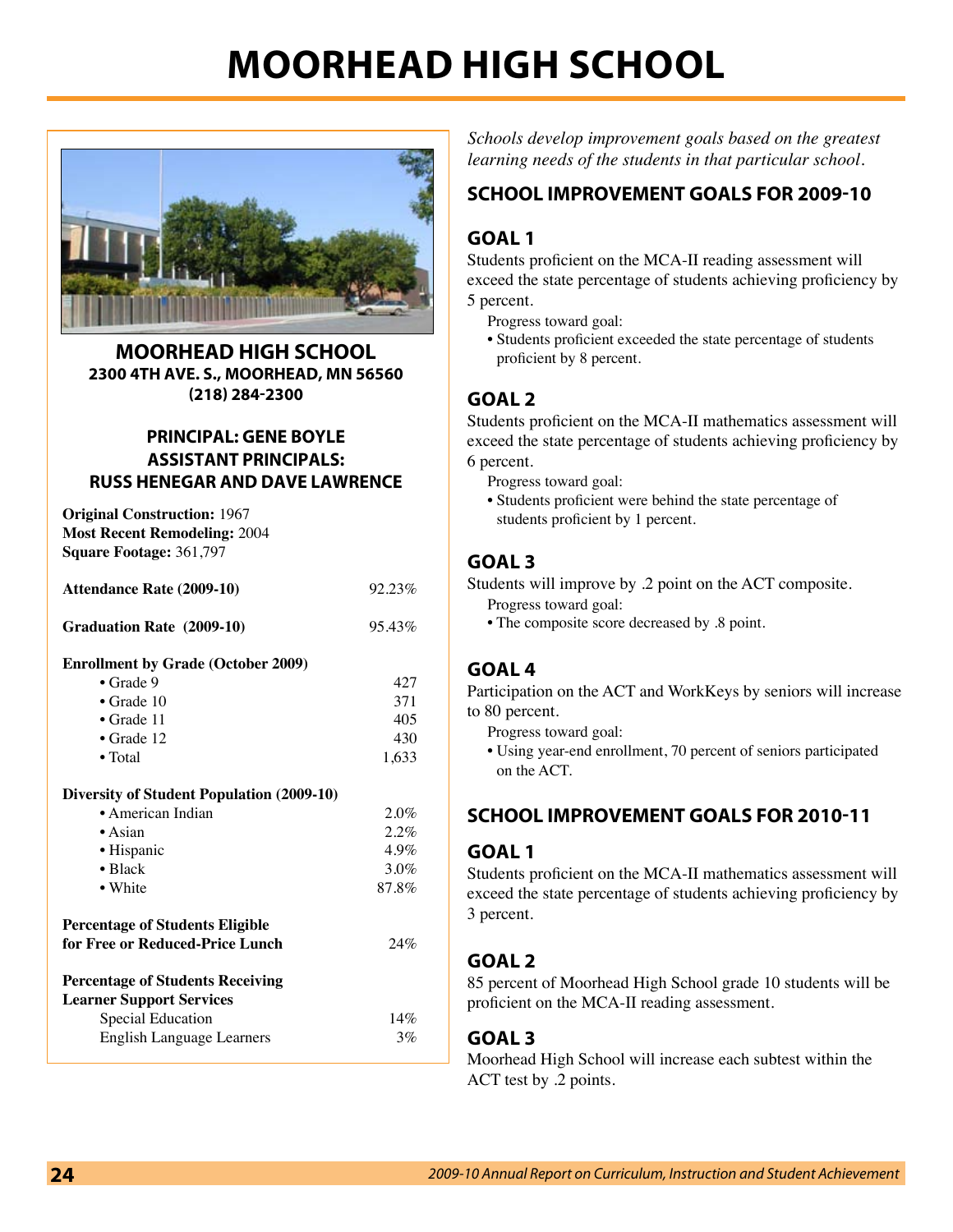## **Moorhead High School**

2007-10 MCA-II reading results include English language learners' scores. In 2006 the ELLs could take the TEAE assessment instead of the MCA-II.

**Minnesota Comprehensive Assessments (MCA-II) Reading – Grade 10**

In 2007-10 English language learners could take the MTELL assessment instead of the mathematics MCA-II. 2006 MCA-II math results include ELLs' scores.

#### 100% Percentage of Students Achieving Proficiency Percentage of Students Achieving Proficiency 90% 83% 78% 75% 80% 75% <u>80% 76% 77% 78%</u> 80% 74% 73% 71% 70% 1 67% 70% 85% 70% 61% 60% 50% 40% 30% 20% 10% 0% 2006 2006 2007 2008 2009 2009 2010 2006 2007 2008 2009 2010 2010 2008 2007 Moorhead District State High

#### **Minnesota Comprehensive Assessments (MCA-II) Mathematics – Grade 11**

![](_page_24_Figure_5.jpeg)

#### **ACT Average Scores from 2003-2004 to 2009-2010**

![](_page_24_Figure_7.jpeg)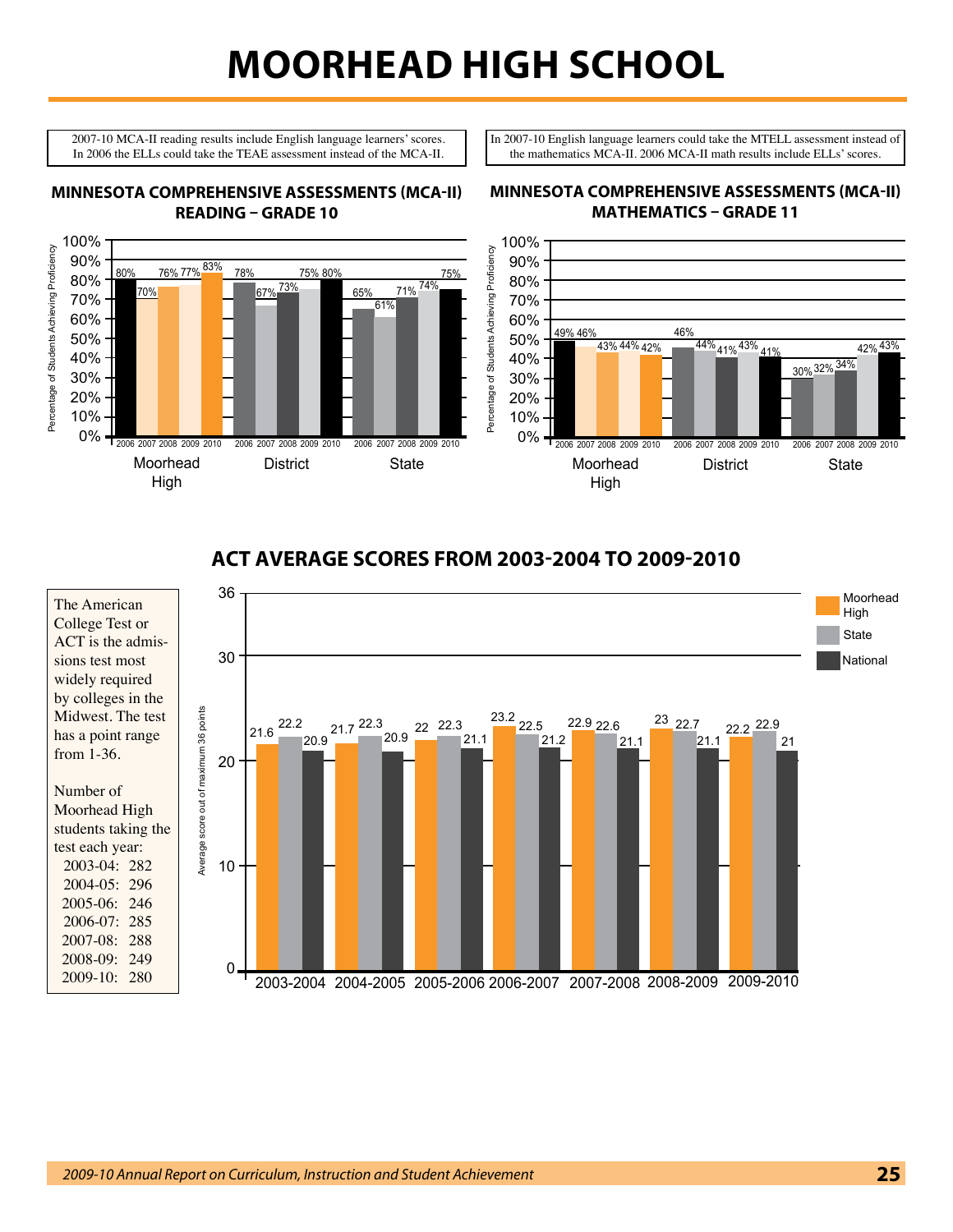## **Red River Area Learning Center**

![](_page_25_Picture_1.jpeg)

**Red River Area Learning Center 1100 32nd Ave. S., Moorhead, MN 56560 (218) 284-2200**

#### **Program Manager: Deb Pender-Tilleraas**

**Attendance Rate (2009-10)** 92.08%

**Enrollment by Grade (October 2009)**

| $\bullet$ Grade 6  |    |
|--------------------|----|
| $\bullet$ Grade 7  |    |
| $\bullet$ Grade 8  |    |
| $\bullet$ Grade 9  | 10 |
| $\bullet$ Grade 10 | 21 |
| $\bullet$ Grade 11 | 13 |
| $\bullet$ Grade 12 | 44 |
| $\bullet$ Total    | 88 |
|                    |    |

#### **Diversity of Student Population (2009-10)**

| • American Indian | 12%      |
|-------------------|----------|
| $\bullet$ Asian   | $0\%$    |
| • Hispanic        | $40.2\%$ |
| $\bullet$ Black   | 5.4%     |
| • White           | 42.4%    |
|                   |          |

#### **Percentage of Students Eligible for Free or Reduced-Price Lunch** 72%

#### **Percentage of Students Receiving Learner Support Services**

| Learner Support Services  |     |
|---------------------------|-----|
| Special Education         | 13% |
| English Language Learners | 36% |
|                           |     |

*Schools develop improvement goals based on the greatest learning needs of the students in that particular school. The Red River Area Learning Center has goals related to the learning environment, intervention processes, family involvement, and school climate. Outlined here are student achievement goals.*

#### **School Improvement Goals for 2009-10**

**GOAL 1 –** All students enrolled in the Red River ALC during 2009-10 will attend school 92 percent of the time (minimum). Progress toward goal: Attendance rate was 92.08 percent.

**GOAL 2** – The Red River Area Learning Center will demonstrate adequate yearly progress in student achievement as measured on the MCA-II. 100 percent of the ALC students will demonstrate positive growth toward attainment of the Minnesota Academic Standards and local graduation requirements in the areas of reading and mathematics.

Progress toward goal: Red River ALC met 75 percent of the requirements for AYP. The requirement not met was mathematics proficiency. Students made progress on individual growth targets.

**GOAL 3 –** 100% of the ALC students will participate in statewide testing.

Progress toward goal: 100 percent of students participated on the mathematics test and 95 percent participated on the reading test.

**GOAL 4** – Red River ALC will have 90 percent of parents indicate satisfaction on a parent survey administered during second semester of the 2009-10 school year.

Progress toward goal: Fall 2009 survey results were positive for most district services. One concern was limited menu options. This is being addressed. The parent survey was not conducted second semester because of a change in format for parent communication.

#### **School Improvement Goals for 2010-11**

**GOAL 1** – Grade 11 students proficient on the 2011 MCA-II mathematics assessment will improve from 0 percent to 3 percent.

**GOAL 2 –** Grade 10 students proficient on the 2011 MCA-II reading assessment will improve from 38 percent to 41 percent.

**GOAL 3 –** 100 percent of Red River ALC students will be introduced to the Circle of Courage model that addresses school climate and personal responsibility. 20 percent of students will require additional support. These students will demonstrate a minimum of 10 percent growth on an hourly management system which focuses on individual accountability.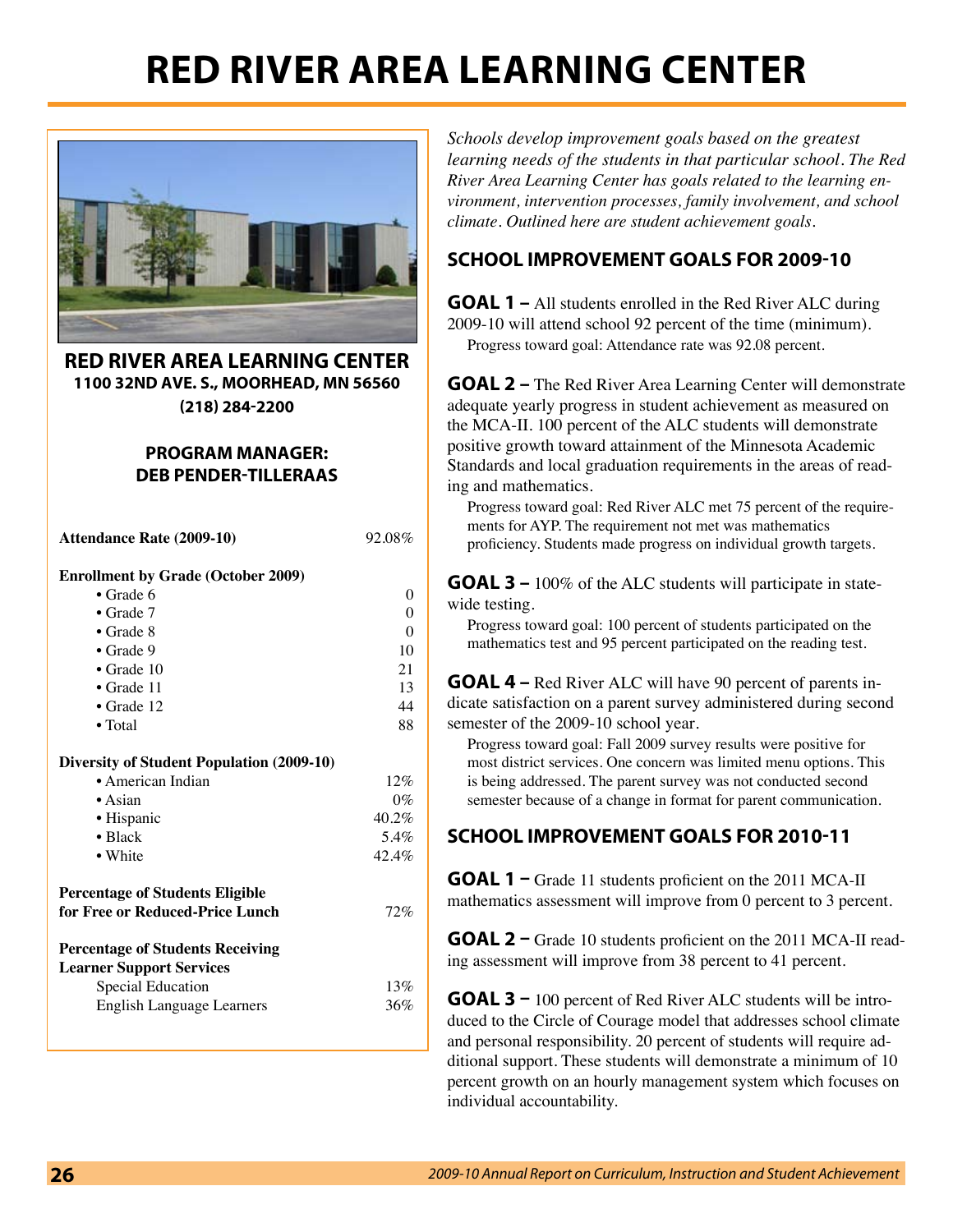## **Red River Area Learning Center**

2007-10 MCA-II reading results include English language learners' scores. In 2006 the ELLs could take the TEAE assessment instead of the MCA-II. In 2007-10 English language learners could take the MTELL assessment instead of the mathematics MCA-II. 2006 MCA-II math results include ELLs' scores.

#### **Minnesota Comprehensive Assessments (MCA-II) Reading – Grade 8**

![](_page_26_Figure_4.jpeg)

#### **Minnesota Comprehensive Assessments (MCA-II) Reading – Grade 10**

![](_page_26_Figure_6.jpeg)

#### **Minnesota Comprehensive Assessments (MCA-II) Mathematics – Grade 8**

![](_page_26_Figure_8.jpeg)

#### **Minnesota Comprehensive Assessments (MCA-II) Mathematics – Grade 11**

![](_page_26_Figure_10.jpeg)